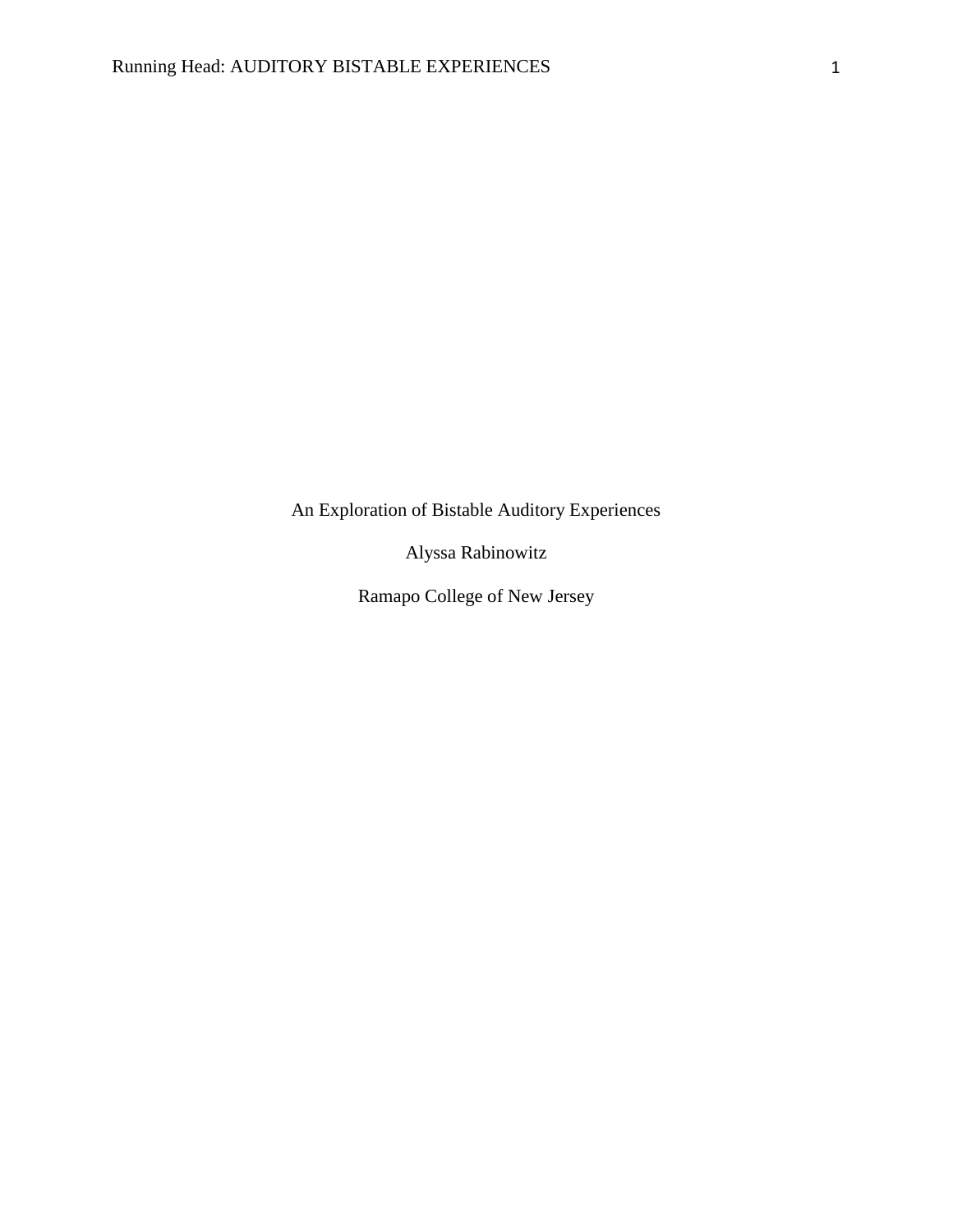#### Abstract

Perception of bistable images, in which a single stimulus can be experienced two ways, has been studied extensively in the visual domain, but less so in the auditory domain. This study presents the Laurel/Yanny recording, a viral video clip of a dictionary pronunciation with two interpretations, as an auditory equivalent of a visual bistable image. It first tested the possibility that people could be made to switch the word they initially perceived in a short-term timeframe by adding contextual sounds as priming stimuli, using both high- and low-order processing. Results showed a substantial percentage of participants switched what they heard, but it was necessary to repeat the study to control for ecological issues. A final experiment replicated a recent study of the Laurel/Yanny phenomenon by using acoustically altered precursors, and found significant differences in the use of a low versus high-frequency precursor, but opposite to the direction of the effect in the first experiment. The main finding was that specific conditions could be created to facilitate certain perceptual experiences. The illusion could be investigated further by focusing on the non-auditory factors that interact with auditory experiences.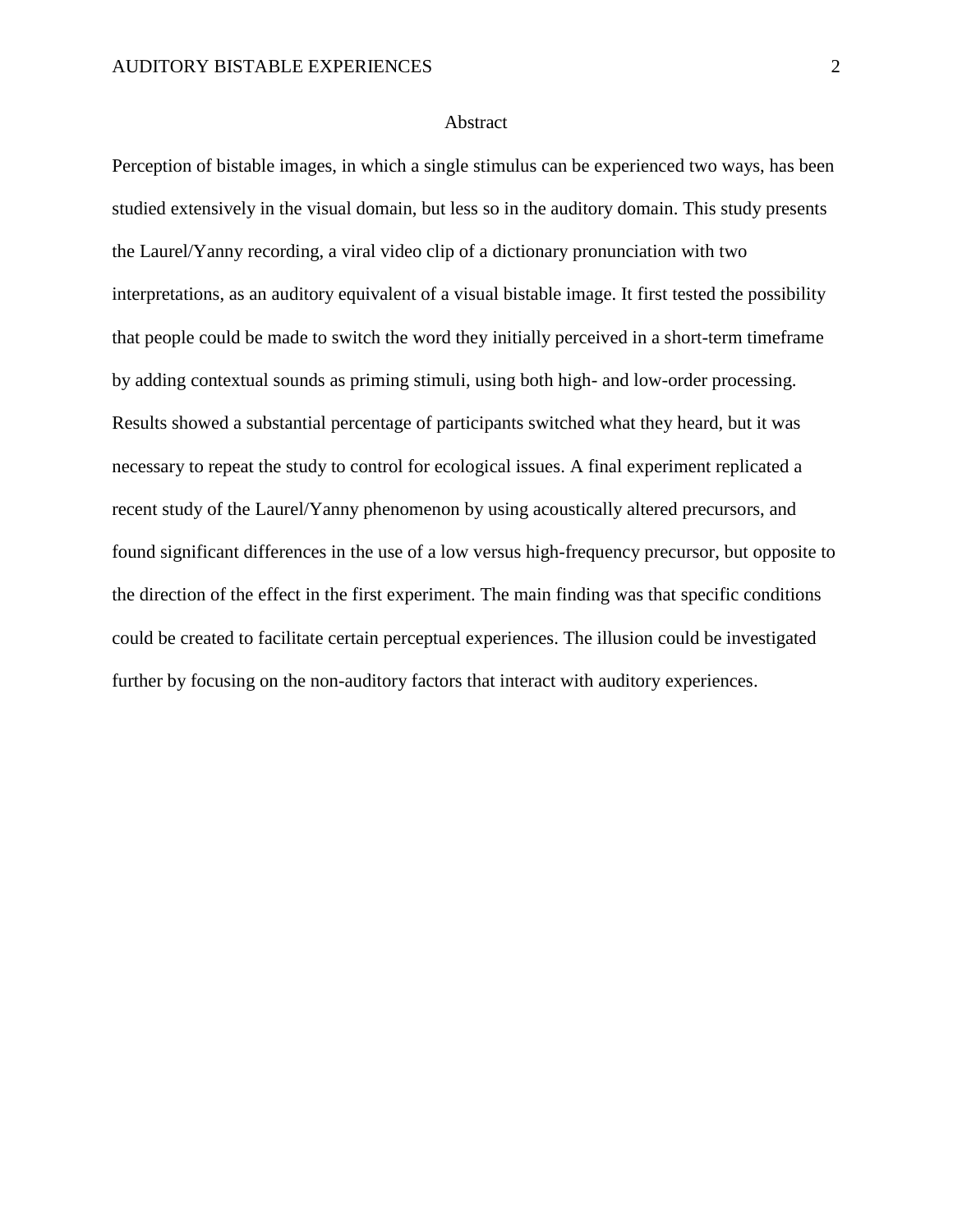#### An Exploration of Bistable Auditory Experiences

A recent viral internet video emerged in which a recorded word could be perceived in two distinct ways, known to many as the Laurel/Yanny debate. Those defending each word often strongly expressed that their perception was the correct one, and a phenomenon was born. This is similar in many ways to "the dress" phenomenon, which was a viral visual illusion in which a dress could be viewed as blue and black or white and gold, which differed from many other illusions because the individual variation was so strong. This internet trend may have interesting implications in the realm of perceptual psychology, and the following research provides the basis of this study of the Laurel/Yanny auditory illusion.

Wallisch (2017) surveyed 13,417 participants to learn about the perceptual basis of the dress illusion. In the online survey, participants were asked about information regarding their perceptual experience of the dress including the colors they saw, if they switched at any point, and if they perceived the dress to be in shadow. The responses showed that the most influential aspect that determined perceived color was the assumptions of the illumination of the dress in the picture. Also the majority of participants who switched their percept went from white and gold to blue and black (the true colors).

Research by Ward and Scholl (2015) on perceptual switching of visual bistable images used the spinning dancer illusion, in which the dancer can be perceived as spinning clockwise or counter-clockwise. To study the causes of switches in perception, they added line contours at certain times and places to change the orientation of depth and rotation direction of the figure. Participants were exposed to these cues either overtly, or unconsciously. They found that both overt and short unconscious cue could induce switching of the perception of the dancer, and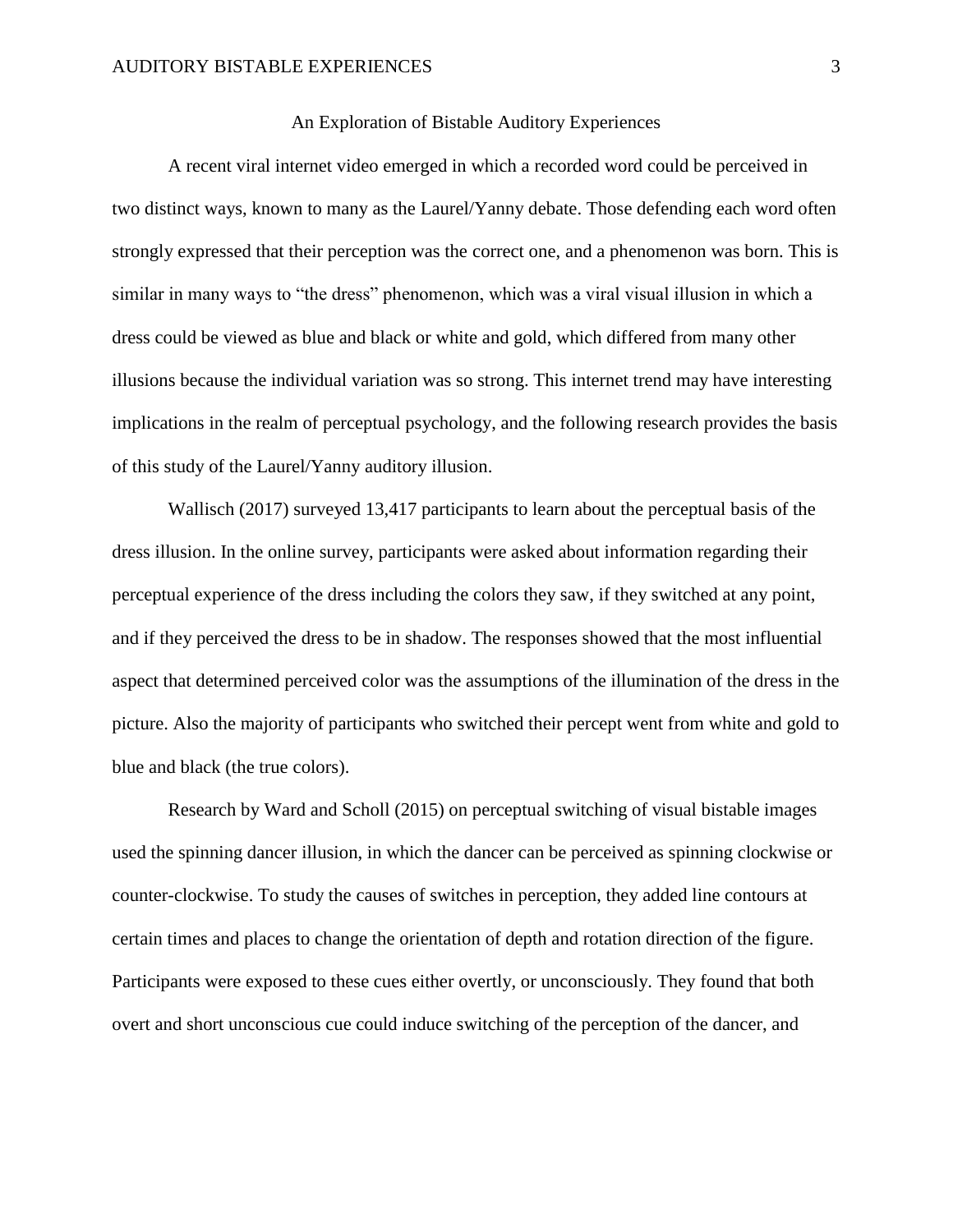participants were more likely to switch when the cue opposed the percept they were currently experiencing.

Other research on visual bistability focused on the importance of attention on our perception (Dieter, Brascamp, Tadin, & Blake, 2016). They studied binocular rivalry to try to determine the role of attention in which image becomes dominant, and compared the role of attention in binocular rivalry to other forms of visual bistable stimuli. They found that switching involved in binocular rivalry depended on visual attention, but other bistable stimuli like the Necker cube do not require such attention.

A study by Pressnitzer and Hupe (2005) looked at bistability in auditory and visual perception to compare the two. In it, 23 participants were exposed to a visual bistable stimulus of two rectangular shapes moving over a background, and an auditory bistable stimulus of alternating high and low frequency tones. Overall, they found that similar perceptual organization mechanisms are responsible for bistability in both visual and auditory perception. The main difference was the factor of volitional control, or trying to see/hear one percept over the other. This volitional control had a stronger effect in the auditory condition than the visual.

A different auditory illusion has been studied extensively by Deutsch (1987), called the tritone paradox. This is the phenomenon that two tones played one after the other can be perceived as either ascending or descending. In testing four participants by exposing them to a series of tones in this illusion in different keys, she found that the perception of ascending or descending pitches is influenced by where the notes fall on a pitch-class circle, or what key the notes are played in. The internal components of the notes played had an important role in perception. She also found individual differences in the perceptions of this illusion that seemed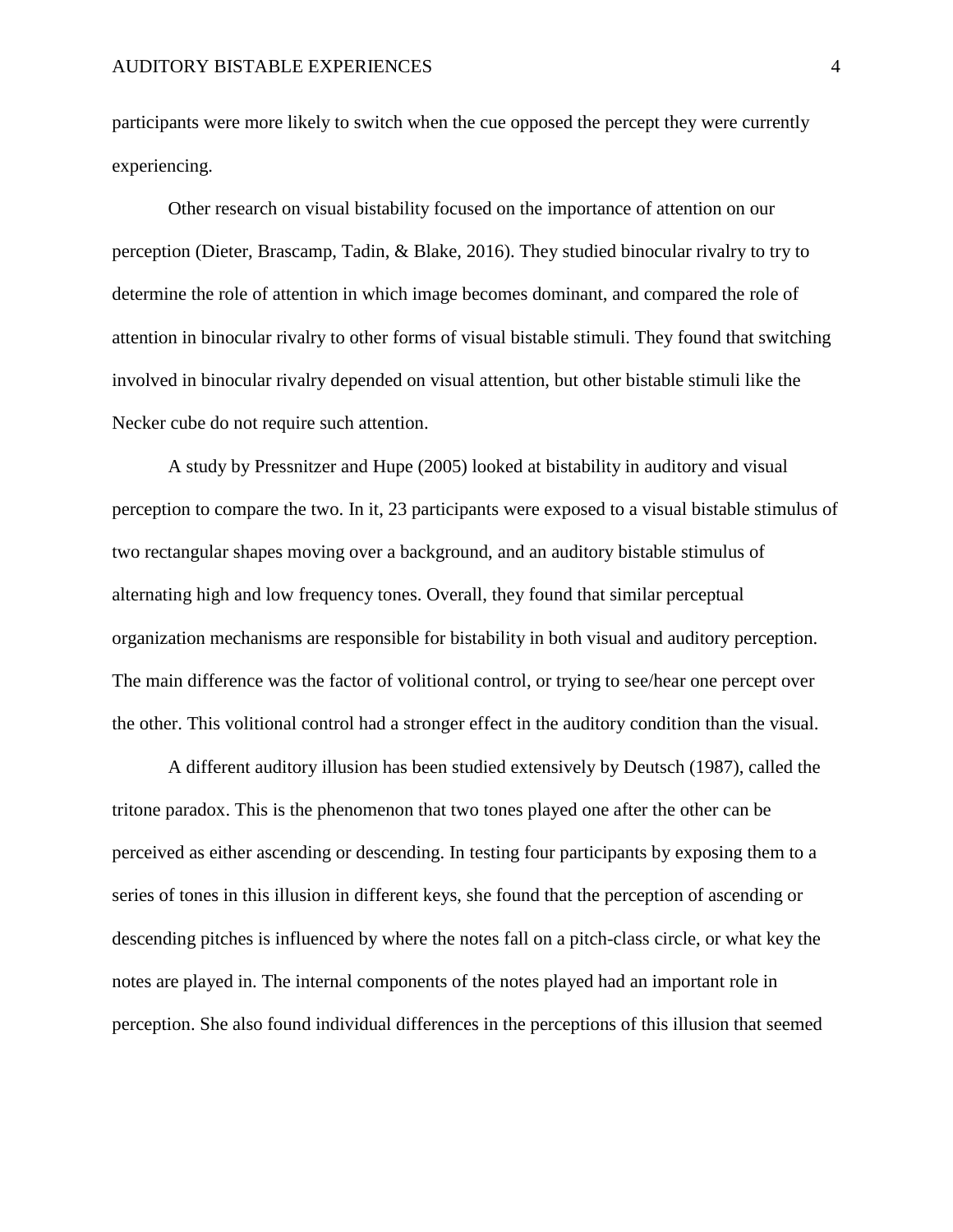to be explained by some participants being influenced by the perceived height of the tones, while others were more influenced by the amplitude of the tones' sine waves.

Holt (2006) studied the importance of contextual information in our auditory perception at the neuronal level. In a series of experiments, participants listened to speech and non-speech tone stimuli and reported perceptions of the syllables "ga" and "da" relative to the stimuli. She found evidence that the neighboring sounds had a significant effect on the perception of the syllables. Both the top-down influence of the speech sounds and the bottom-up influence of the tones affected the perception of the targeted speech sounds. This proves that contextual sounds are critical to interpretation of auditory information.

The process of perceptual switching in the auditory modality has been studied in terms of integration and segregation (Denham et al., 2014). Integration refers to grouping sounds into a single stream, whereas segregation refers to separating streams and patterns when perceiving a sound. In one experiment, six participants listened to patterns of 2 tones in different combinations to look at how the tones were either integrated or segregated. They first took three training sessions to be familiarized with the different patterns, and then participated in seven listening sessions all over the course of a month. Participants identified six different patterns of the sequence, and it was found that the ease of identifying a pattern predicted which pattern they heard. Because individuals' responses were consistent when tested again a year later, each participant's perception was a stable characteristic for them. These individual differences in perception can thus be categorized by experiences with multistable auditory stimuli.

Rankin, Sussman, and Rinzel (2015) used the same stimuli of tone pattern differentiation in order to create a model of the neural processes underlying integration and segregation. They tested if, using the model, a change in the difference between the tones' frequencies would affect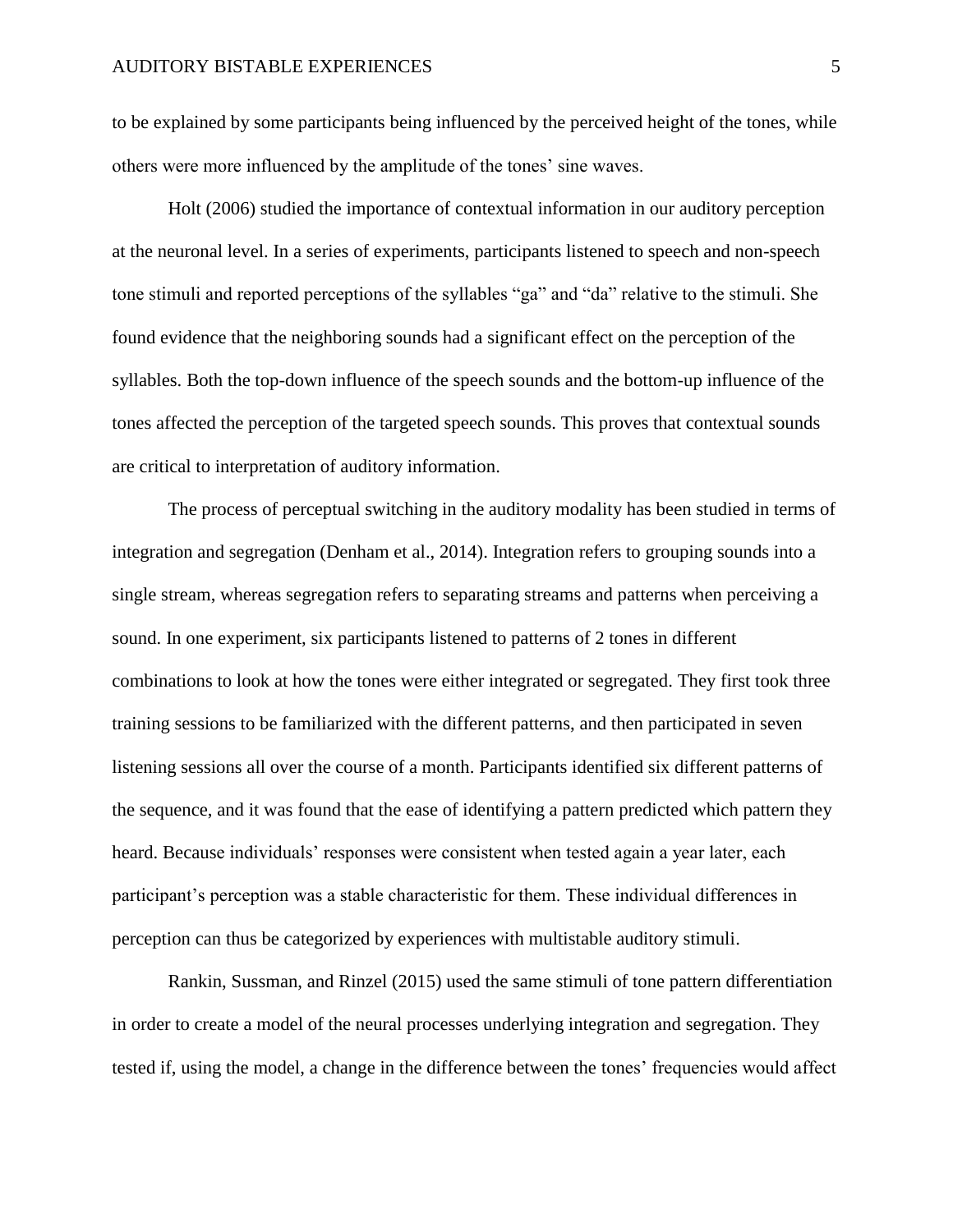how long the dominant percept persisted. They found evidence for the model, and the fact that neural dynamics identify a person's perceptual experience of bistability, rather than pre-assigned consciously.

Other research on auditory perception focused on the identification and grouping of pitches, or a form of Gestalt grouping (Mongoven & Carbon, 2017). They tested participants by exposing them to a musical composition and having them identify the symmetry of the notes. The 28 participants were shown different sonifications with note symmetry, partial symmetry, and asymmetry. They found that overall, sonifications with a greater number of notes were more difficult to group, and notes with shorter duration and faster tempo were harder to categorize as well. Accuracy was higher than chance but not perfect, and the participant who scored highest was highly musically trained and could pick apart the notes more efficiently.

The Laurel/Yanny phenomenon was addressed directly for the first time by Bosker (2018), and was published during the course of this study. 532 participants were tested and listened to a 7-point continuum of the Laurel/Yanny stimulus, modulating the frequencies, with 1 sounding the most like Laurel and 7 sounding the most like Yanny. Before each clip was a leadin stimulus of a telephone number played either with a high-pass filter (as if heard over the phone) consisting of higher frequencies, or a low-pass filter (as if heard through a wall) consisting of lower frequencies. participants then reported if they heard Laurel or Yanny after each step of the continuum was played. He found that the higher frequencies gave more phonetic cues to bias perception toward Yanny, and lower frequencies toward Laurel. In addition, the lowpass filtered precursor phone number led to a higher perception of Yanny responses than the high-pass precursor.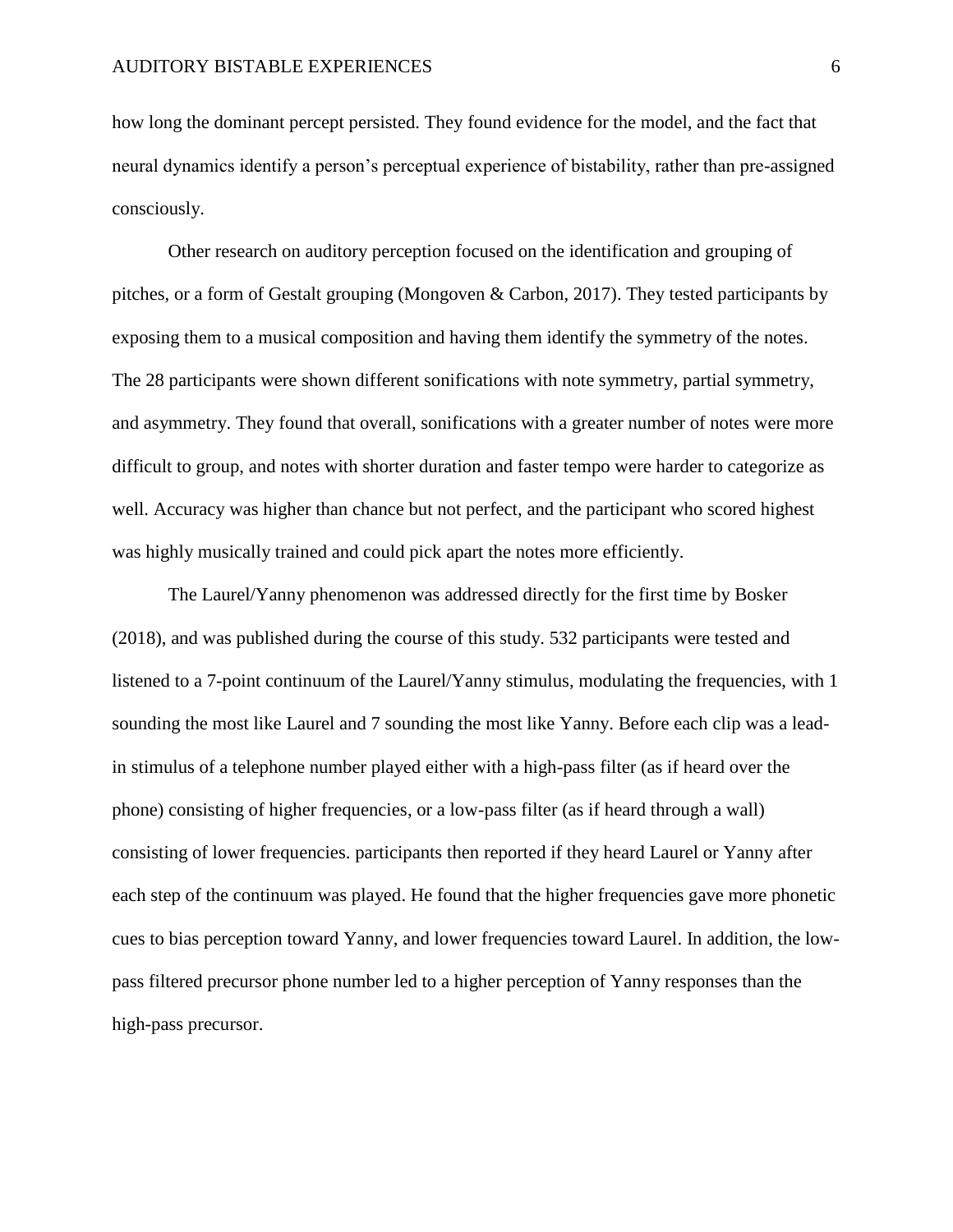Based on the previous research on visual perception regarding bistability, this study proposed the hypothesis that the Laurel/Yanny illusion is a bistable auditory image that people can be influenced to switch between. We devised two possible methods of manipulation of the context in order to cause people to switch from Laurel to Yanny or vice versa. First, it was proposed that a cognitive priming stimulus, hearing one word repeatedly, would cause participants to hear that word. Secondly, a sensory stimulus of a pitch as priming was predicted to cause participants to switch to hear the word associated with the frequencies of the given pitch.

## **Experiment 1**

### **Method**

**Participants.** The participants in this study consisted of 46 Ramapo College students, the majority of which were chosen from the subject pool in introduction to psychology classes. A small minority were voluntary participants. Each participant from the subject pool received compensation for their participation in the form of course credit. They were required to sign an informed consent form prior to participating, and data sheets were stored separately from consent forms to maintain anonymity.

**Research Design.** The experiment was conducted in 2 phases, with each phase testing a separate hypothesis for all participants. The independent variables were the stimuli used as contextual priming manipulations. In the repeated word first phase, the independent variable was either the pronunciation of the word laurel from the Merriam Webster online dictionary, or of the name Yanni on YouTube, depending on the participant's response. In the second phase, the independent variable was either the high or low frequency pitch. The use of pitches for the second phase of manipulation was based on a spectrogram of the Laurel/Yanny illusion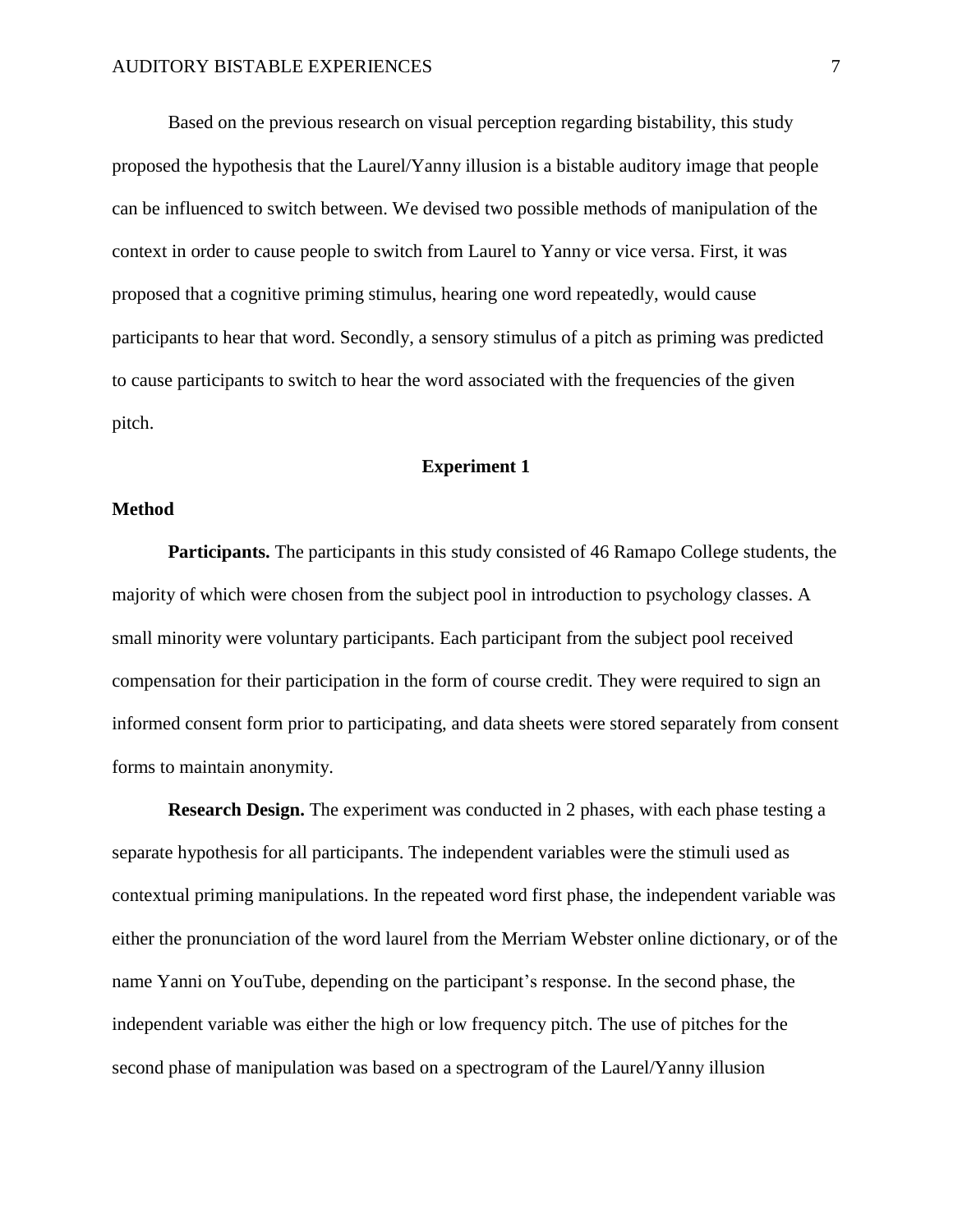#### AUDITORY BISTABLE EXPERIENCES 8

published in an article by the New York Times. This is a visual breakdown mapping the frequencies involved in the bistable stimulus (CITE). That, along with Bosker's recent study (2018), led us to play a high pitch of 40000 Hz to induce switching to Yanny, and a low pitch of 500 Hz to induce switching to Laurel. The dependent variable was what the participant reported hearing in response to the bistable Laurel/Yanny stimulus.

**Measures.** The dependent measure was the reported perception of the Laurel/Yanny illusion recording. This consisted of a range of answers but was streamlined into the categories of "Laurel," "Yanny," or "other" if it did not resemble either word closely enough. For example, if a participant heard "yammy," that was recorded as "Yanny," and if two words were heard simultaneously but one dominated, the dominant word was recorded.

**Procedure.** Each participant was tested individually in a research room on the Ramapo College campus. After signing the consent form, the participant sat facing a speaker on the wall, turned away from the experimenter and computer screen from which the stimuli were played. Each recording was played for 30 seconds. The bistable stimulus, the original Laurel/Yanny illusion, was played first, and the participant reported what they heard, and was coded as either Laurel, Yanny, or other. If they heard Laurel, the recording of the repeated word "Yanni" was played, and if they heard Yanny, the repeated word "laurel" was played, both followed immediately by the bistable stimulus again. After this first phase manipulation, the participant was again asked what they heard during the illusion. If they heard Laurel after the first phase, then the 4000 Hz tone was played; if they heard Yanny, the 500 Hz tone was played. Immediately after the tone the bistable stimulus was played again, and the participant reported what they heard after this second phase. Hearing the opposite word as was heard the preceding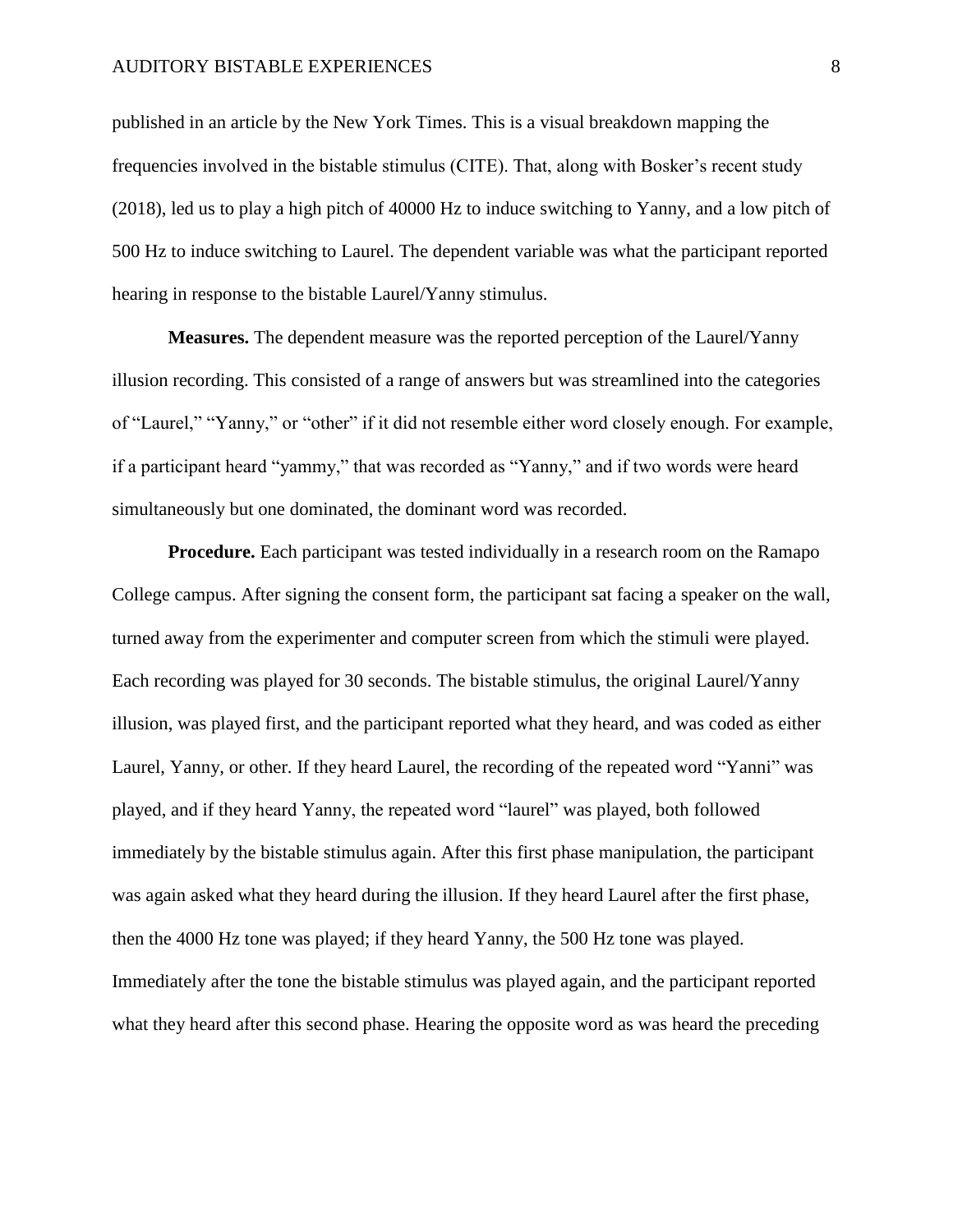time would denote the participant as a "switcher" and dictated which repeated word or pitch prime he or she was played (see Figure 2).

#### **Results**

The results consisted of proportional analysis of participants who switched what they heard after being exposed to either or both of the two phases of stimuli. Out of the 46 participants, 10 participants switched at some point (21.7%). Of those 10 "switchers," 5 switched only after the first phase, 1 switched only after the second phase, and 4 switched twice. Of the 10 participants who switched, 80% heard Yanny dominantly first. Put differently, 9 participants switched after the first phase in response to the cognitive prime (repeated word), of which 5 switched back after the second pitch priming phase. Only 1 participant switched only after the pitch prime. Of the 36 participants who did not switch, 12 heard Yanny only, while 24 heard Laurel only.

## **Discussion**

The findings of the current study showed some, but minimal, support for our hypotheses. They were generally consistent with the research on both visual and auditory bistability, as well as the trends for this illusion specifically. It is the first study of our knowledge to create specific conditions under which switching to a different percept was more likely, though the effect was minor. The breakdown of non-switchers, with twice the amount of participants hearing Laurel as Yanny, is consistent with statistics on general perception of the illusion. This experiment proves a previously unknown trait that may be associated more with hearing Yanny (the ability to switch), but would need repeated trials to confirm this.

Our results were consistent with Bosker (2018) in that individuals can be manipulated to hear Laurel where they previously heard Yanny. We also found that the majority of switchers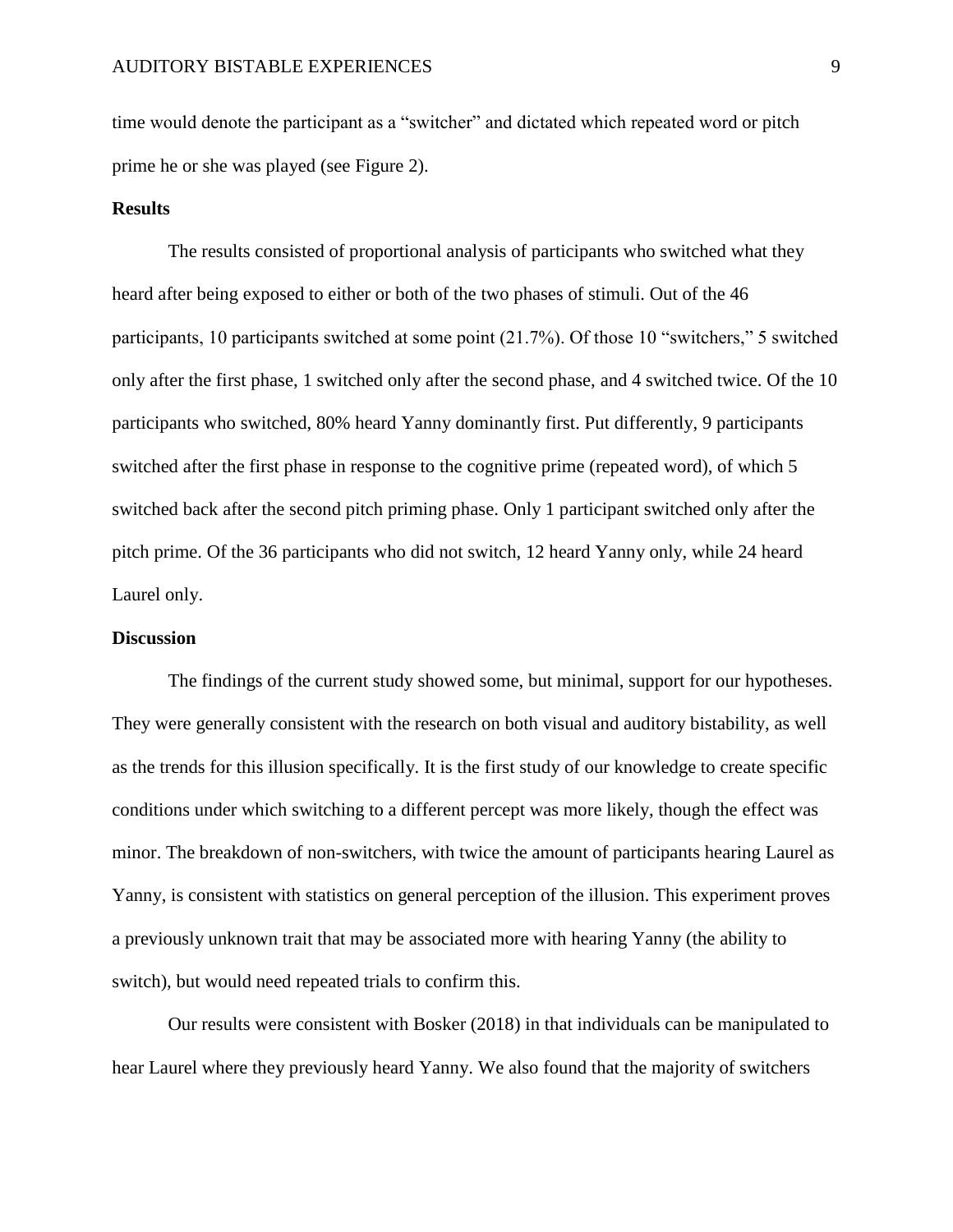started with Yanny and switched to Laurel. We found a lower percentage of participants who were affected by the contextual stimuli used here, but this could have been due to our smaller sample or a number of factors discussed below.

Our results of the switchers going specifically from Yanny to Laurel (the true word) is similar to the results found in the study of "the dress" by Wallisch (2017). In his study, most switchers went from white and gold to blue and black (the true colors), and in ours most participants went from Yanny to the true word, Laurel. The main difference is that most people perceive the Laurel/Yanny stimulus to be the true word, Laurel, whereas the majority of people perceive the dress as white and gold. Also, the importance of the context seems to be translated fairly well to auditory processing, as seen in the current study.

The spinning dancer illusion studied by Ward and Scholl (2015) provided interesting similarities to the Laurel/Yanny stimulus. Both seem to have infrequent switching, unlike many other bistable images. Still, participants could be made to switch even unconsciously, and this may parallel the switching in Laurel/Yanny. The unconscious cues that resulted in immediate changes in perception may be related to the participants who we found to be able to switch short term in this experiment. Dieter, Brascamp, Tadin, and Blake (2016) helped to understand why bistability may still exist even with a lack of focused attention. Although they did not consider auditory stimuli, this fact can be applied to our study because it is clear that even when people do not focus on hearing one thing over the other, one word still persists without conscious effort, and it doesn't just become a disorganized jumble of sound.

The main finding of Pressnitzer and Hupé (2015) that bistability exists in the auditory realm similarly to visual perception influenced our attempt to manipulate the Laurel/Yanny illusion as a bistable stimulus to begin with. Though not studied here directly, it does not appear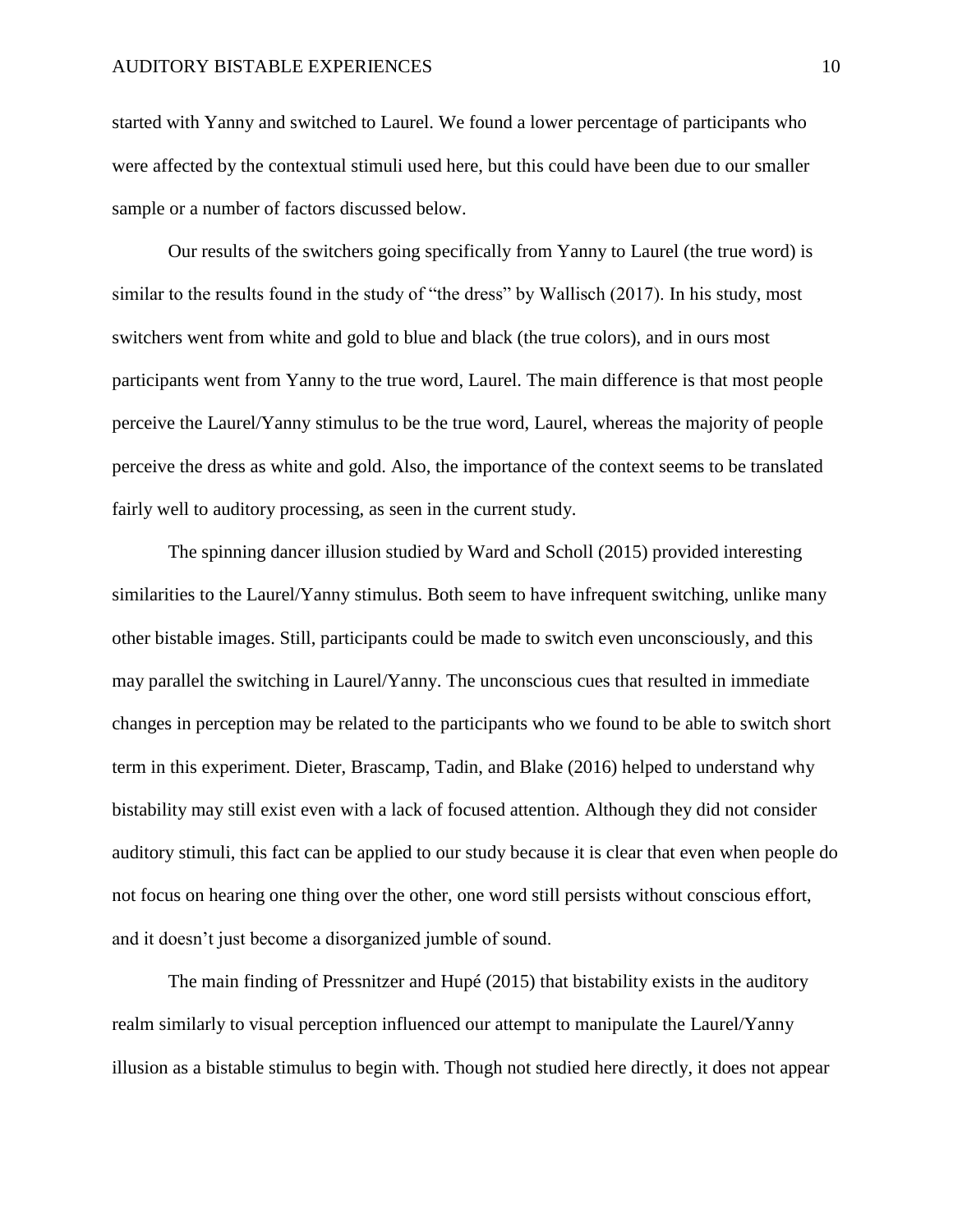#### AUDITORY BISTABLE EXPERIENCES 11

that there is a volitional component of the illusion used, that would be interesting to consider in subsequent experiments. The study of another auditory illusion (Deutsch, 1987) helped to provide a basis for our interpretation of the Laurel/Yanny illusion as having individual differences that could be categorized. We wished to add the additional component of a manipulation that could help explain the different influences for each word, similar to her different components of a pitch that influenced perception of the tritone paradox.

The study by Holt (2006) influenced the two stimuli used in this study: the top-down influence of the repeated pure word, and the bottom-up influence of the tones. We similarly found that the linguistic speech sounds had a contextual influence on the perception of Laurel/Yanny, but the bottom-up pitch influence was not as successful. The possible explanations for this follow.

**Limitations**. There are several factors relating to controls and test conditions that may have prevented a larger effect from being observed in the results. A major downfall of this study was not accounting for the spectrum of responses that did not fall definitively into "Laurel" or "Yanny." The one participant who only switched as a result of the pitch prime did not experience a very clear switch from one word to the other, for example. In the future, the range of responses could be categorized more precisely, or participants should be prompted with the two possible responses in advance to eliminate this problem altogether.

The general lesser success of the second phase stimulus, the pitch prime, can possibly be explained by the process of neuronal adaptation. Because at a low level of processing the brain responds best to novel auditory stimuli (Holt, 2006), it may have been better to switch the way the pitches were used. This would mean playing the low frequency associated with Laurel if the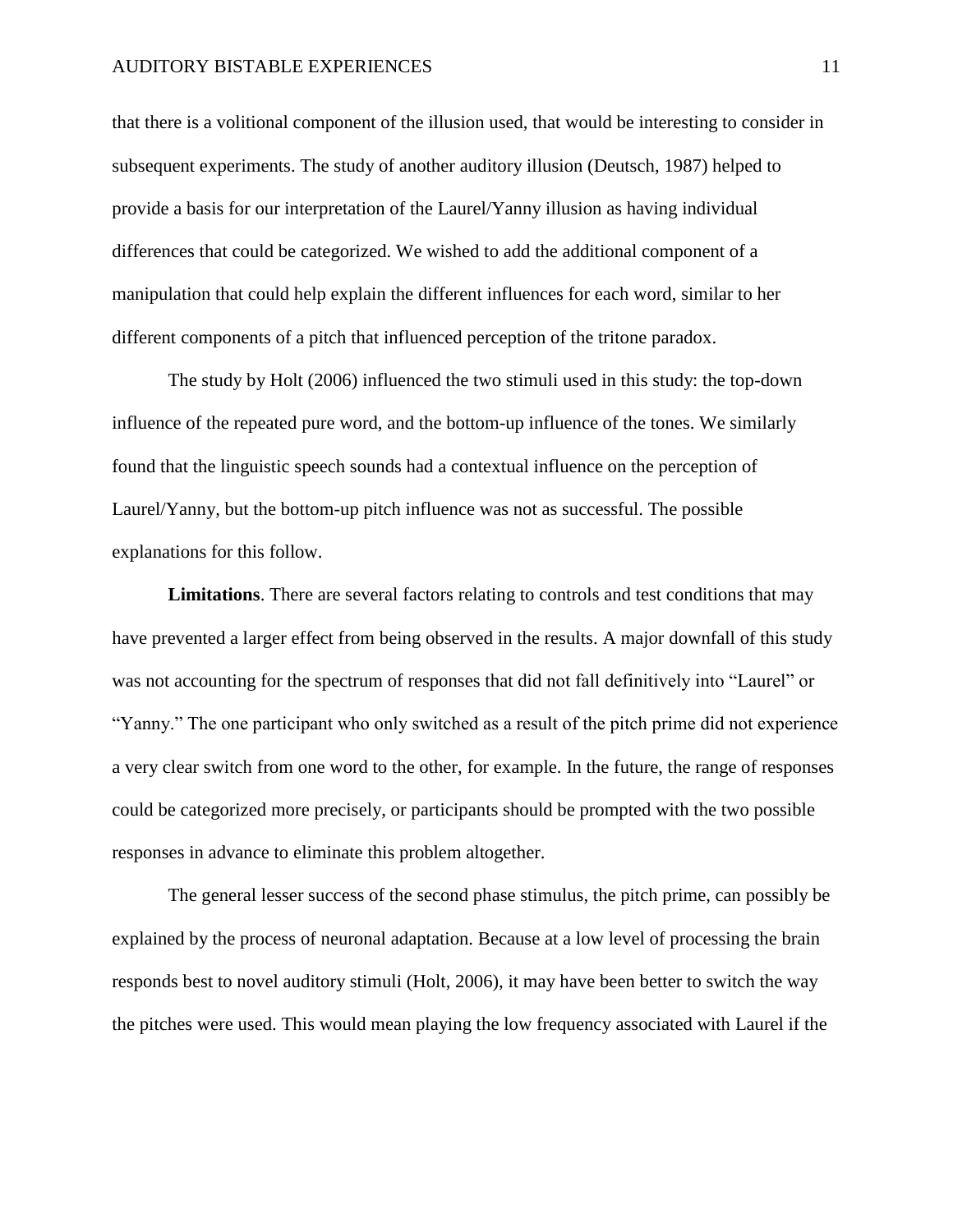participant had heard Laurel to have them switch to Yanny, rather than play the high frequency associated with the target word Yanny.

Another limitation was the inconsistencies and distractions within the test environment. There might have been distracting sounds, and the room was not 100% soundproof. There were slight differences in the volume levels and instructions by experimenters that may have led to less consistent results. In the future, it would be better to have participants use headphones and have more controlled test conditions.

In a future experiment, it would be useful to differentiate between participants who were naive to the Laurel/Yanny illusion or not. This is because there might be another individual difference between people who have heard it before and have a preconceived notion of what their perception will be, and those who do not know what the options even are. It is possible some participants were strong in their belief that they expected to hear something, and this cognitive process could play a role, especially taking into account research on the influence of volitional control in perception.

One thing we cannot be sure of from this study is if the participants who switched their perceptions following our manipulations would have switched regardless of the stimuli presented. Since there was no control group that listened to the stimulus three times without the two priming precursors, we can only speculate that our variables played a role. Still, the fact that a decent proportion of listeners were were able to switch in such a short time frame is a significant finding in itself.

#### **Experiment 2**

The purpose of the second experiment was to replicate the first, but address some of the limitations of the previous study. It was revised to control environmental conditions like speaker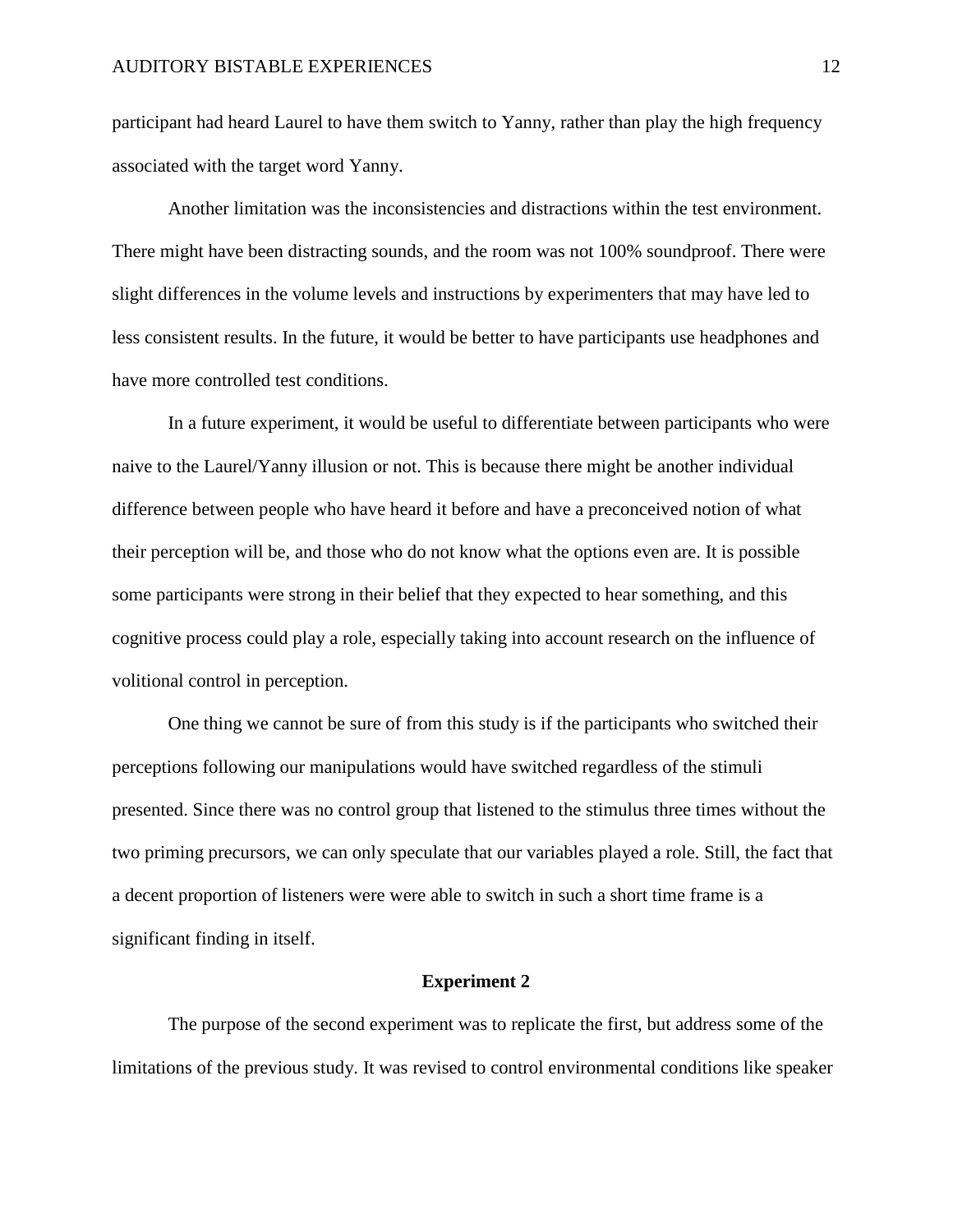volume and inter-rater reliability, and take into account the prior experience of the participants. This could potentially help determine the role of expectations in perceiving Laurel or Yanny or at least show a pattern of individual characteristics that promotes or prevents perceptual switching.

### **Method**

**Participants.** The participants consisted of 63 Introduction to Psychology students at Ramapo College, and were sampled by convenience. One class of 33 students constituted the first experimental condition, while another class of 30 made up the second experimental condition. The experiments were run at the beginning of each class.

**Research Design.** The participants were tested in a group setting, and the primes played were not dependent on individual responses, but rather were pre-selected by the experimenter. For the first group, the primes were the repeated word "Yanni" and the 4000 Hz tone. Participants in the second condition heard the repeated word "laurel" and the 500 Hz tone.

**Measures.** The participants again used self-report measures to record the word they heard. This self-report asked the additional question of if they had previous experience hearing the clip.

**Procedure.** The participants of each group were tested as a whole, rather than individually. The procedure was the same as Experiment 1, but without asking for a verbal response after each time the bistable clip was played. Instead participants were told to record what that had heard after each of the three times hearing the original Laurel/Yanny clip. The first group was played the bistable stimulus, recorded a response, then was played the repeated word "Yanni" followed by the bistable, recorded a response, then was played the high pitch followed by the bistable, and recorded a response. In the second class, the repeated word "laurel" and the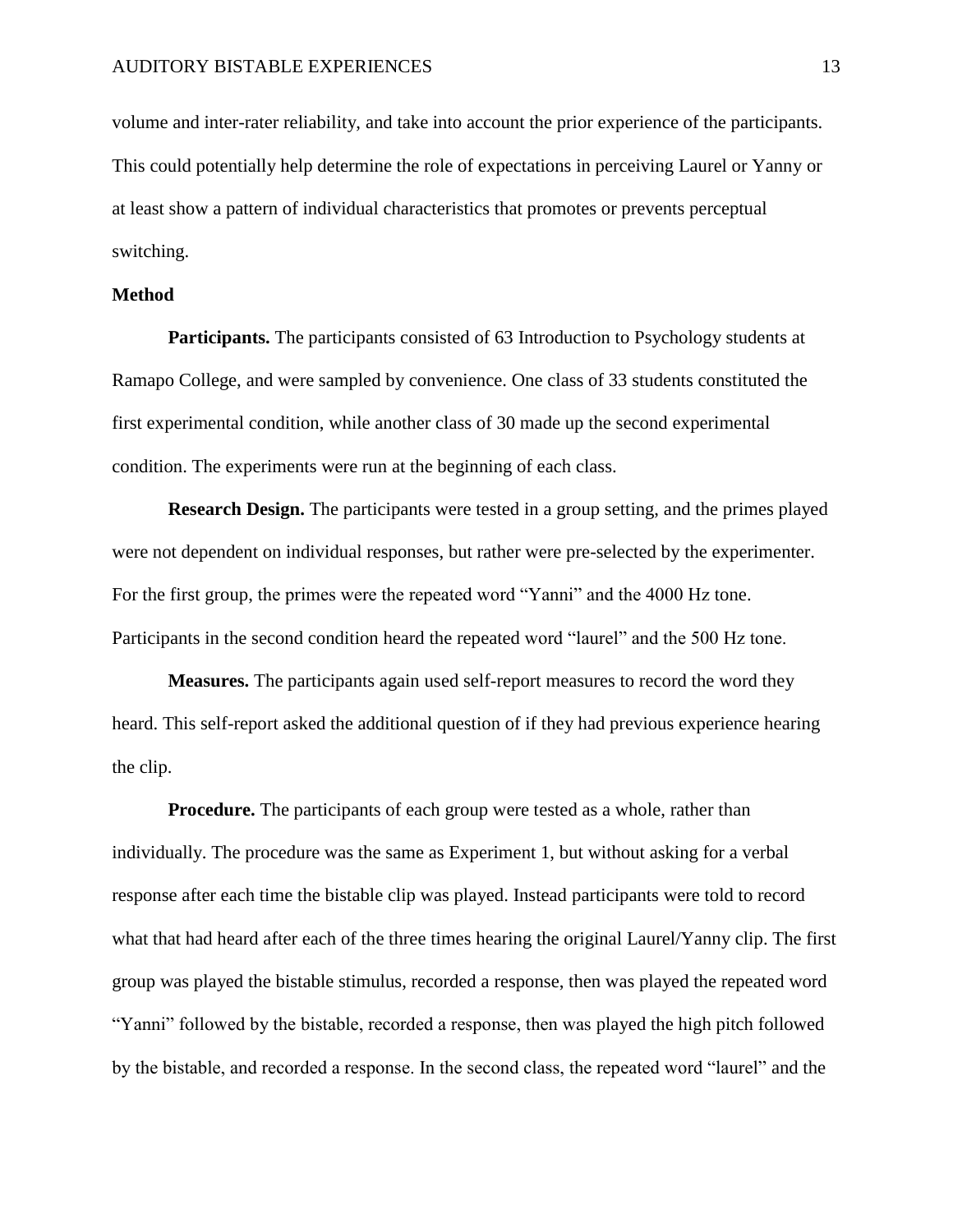low pitch replaced the repeated "Yanni" and the high pitch (see Figure 3). After the experiment ended, participants were prompted to write down if they had heard the bistable stimulus recording prior to participating in the study.

## **Results**

The results showed 15.87% of all participants, five in each class, switched what they heard at least once. In the first group, two participants switched after the repeated word prime from Yanny to Laurel, one switched after the high pitch prime only from hearing both to hearing Yanny, and two switched twice, both from Yanny, then to both, then to Laurel. In the second group, after hearing the repeated "laurel" prime, four participants switched from Yanny to Laurel, and one switched from Yanny to a different word, "yeilly." None switched after the low pitch prime in that group.

Upon the initial exposure to the bistable stimulus in group 1, 10 participants heard Laurel, 18 heard Yanny, and 5 were other. In group 2, 11 participants heard Laurel, 15 heard Yanny, and 4 were other. Overall, one third of participants initially heard Laurel, and just over half heard Yanny initially.

Of all the non-switchers, 21 participants heard Laurel only, 25 participants heard Yanny only, and six participants heard something other than Laurel or Yanny. Thirteen participants (20.63%) total had no prior exposure to the bistable stimulus, and 38 (60.32%) did. Two did not respond. Of the 13 who had no prior exposure, 1 switched; of the 38 who had prior exposure, 7 switched. Of all those who switched, two participants had no previous exposure, six participants did, and two failed to respond. All 10 "switchers" started out hearing either Yanny or both words simultaneously.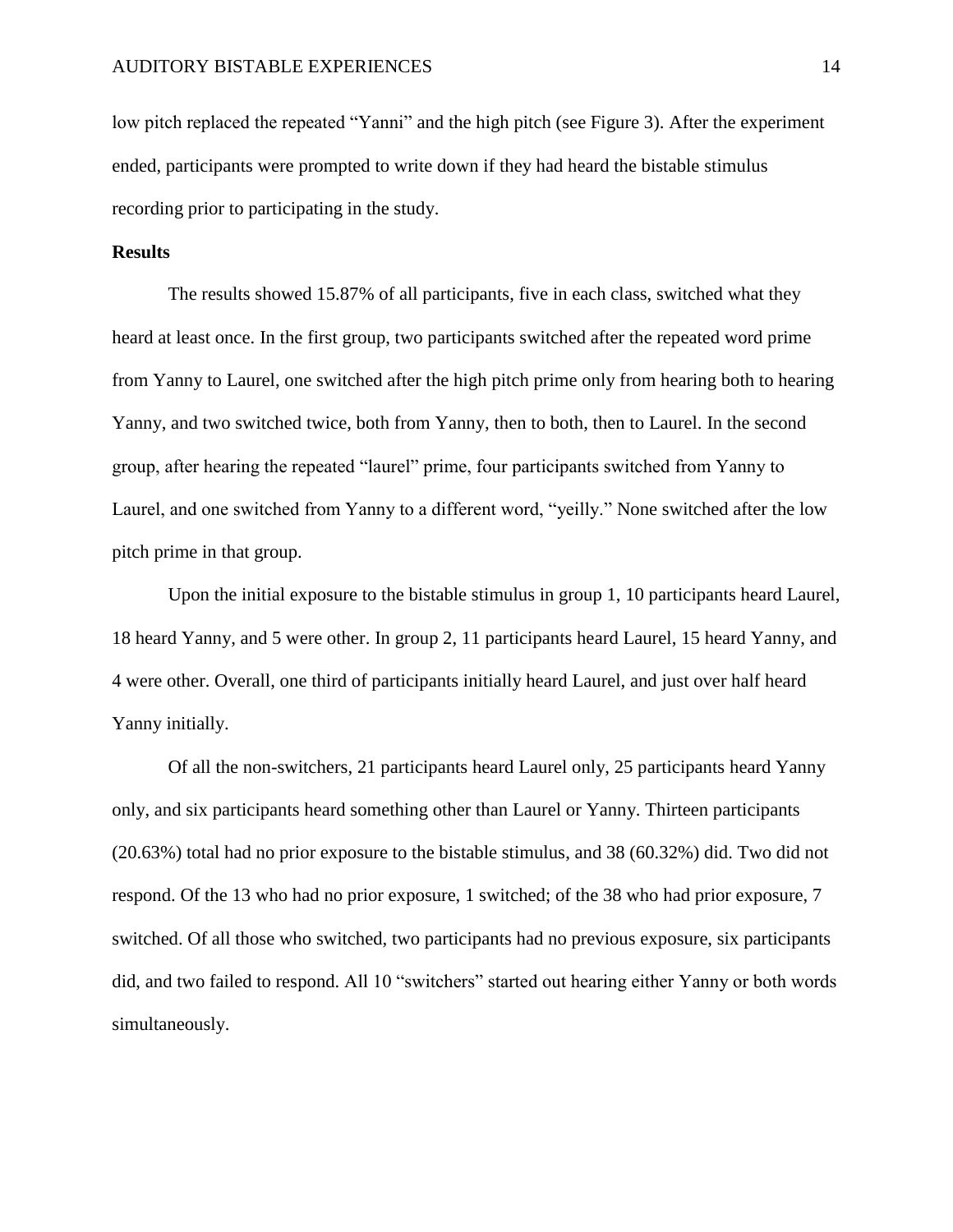## **Discussion**

This experiment made it possible to see what the priming stimuli used in Experiment 1 had on those who heard Laurel and those who heard Yanny. It also gave the chance to see if a low pitch prime would actually lead to more Yanny responses, opposite of what was used in the first experiment. Because in Condition 1 ("Yanni" repeated as the first prime) all the switchers were those who initially heard Yanny, and no one who heard Laurel then switched to Yanny, the efficacy of that prime is questionable. The directions of the switches were not consistent, especially since none of the participants in the first class who initially heard Laurel switched to Yanny. This may point to ineffectiveness of the primes to cause switching in a specific direction, contrary to the effect assumed from the Experiment 1 results.

The prior exposure information presented a tentative pattern: 18.42% of those who reportedly had experience with the stimulus switched, and 7.69% switched of those who did not. The possibility of past experience acting as a reliable predictor of switching would have to be assessed in further studies.

**Limitations.** Several factors could have contributed to the results being inconsistent with the first experiment. Ecological factors relating to the group setting rather than individual tests could have played a role, including distractions, communication between participants, or general inattentiveness. In addition, the participants did not sign up to take part but rather were surprised with the experiment, and although they had the option to opt out after reading the informed consent, they may have felt group pressure to participate. Also, because of the nature of the selfreport measure, responses were often vague and possibly could have been misinterpreted. The coding of responses was similarly limited, and did not allow for the response of switching that occurred within the 30 seconds of exposure to the bistable stimulus. We also did not differentiate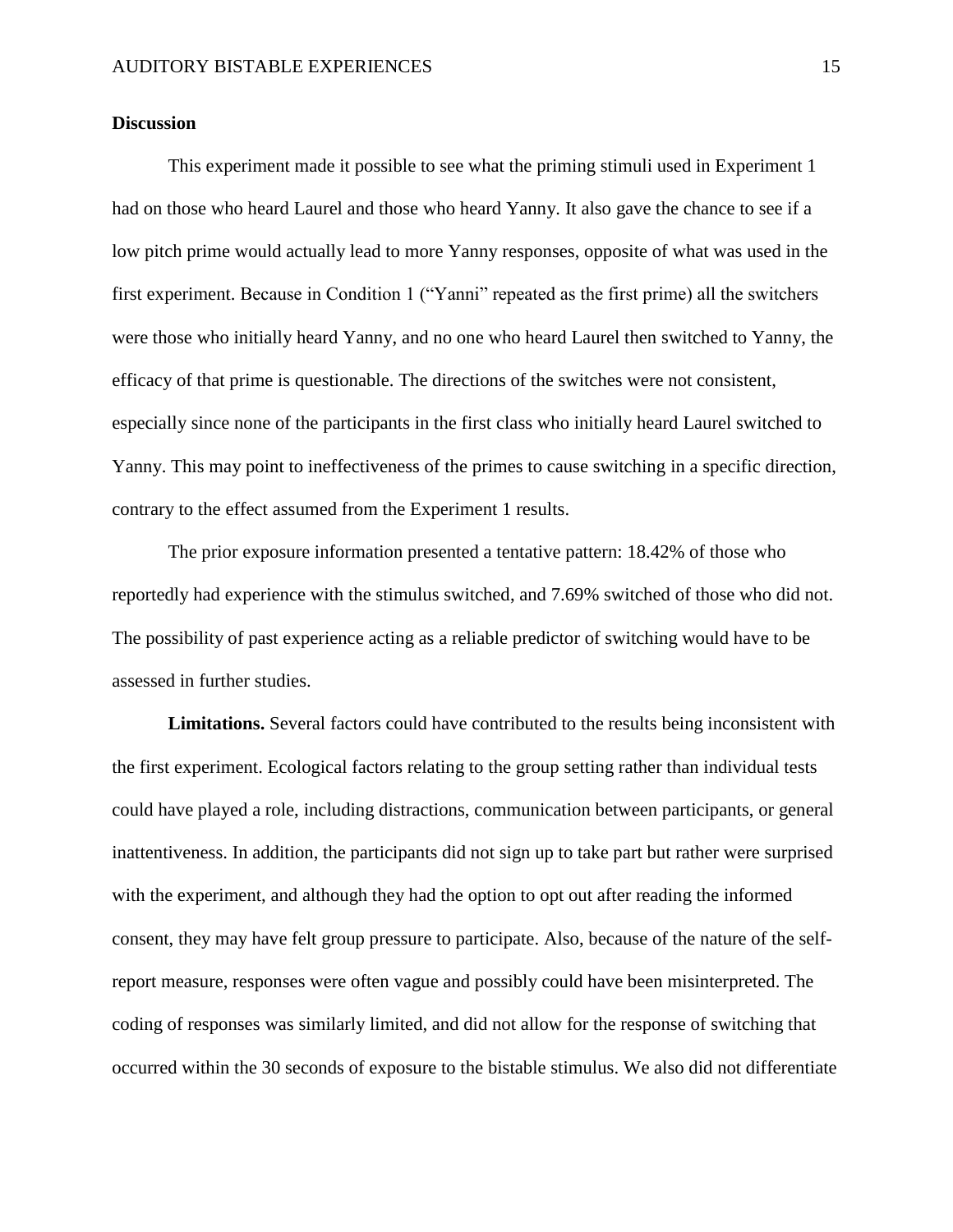between the range of "other" responses. For example, "Yanny then Laurel" or "mostly Yanny" was coded as Yanny, but "Laurel and Yanny," "both," or "daily" was coded as other.

This experiment was an important addition in pointing out the inconsistencies in the primes devised here to cause switching in a certain direction, emphasizing the need to further validate them. It did help point to a general pattern of who is more likely to switch, regardless of contextual sounds – those who initially hear Yanny. It would be useful to test if the order of primes played makes a difference in switching responses as well.

The high/low frequency pitch primes seemed to be the most unanswered question in terms of the effect produced, if any. The absence of a control group here was mainly due to the shift in experimental focus to better answer this question. For this reason, it seemed a good option to reproduce Bosker's (2018) study, which obtained significant results by using a different pitch-manipulated precursor to the bistable stimulus: a telephone number.

#### **Experiment 3**

This experiment was intended to replicate the results found by Bosker (2018), that emphasizing higher pitches within the bistable clip leads to the perception of Yanny, and that people can be made to hear Yanny after first previously hearing Laurel. This was accomplished by using a higher-pitch and lower-pitch recording of a phone number immediately before hearing the bistable stimulus, which was broken into a continuum of 7 steps (step 1 sounding the most Laurel-like and step 7 sounding the most Yanny-like. It was then hypothesized that by using repeated exposure to the precursors each time (three times as opposed to one), this effect of the precursor recordings could be magnified.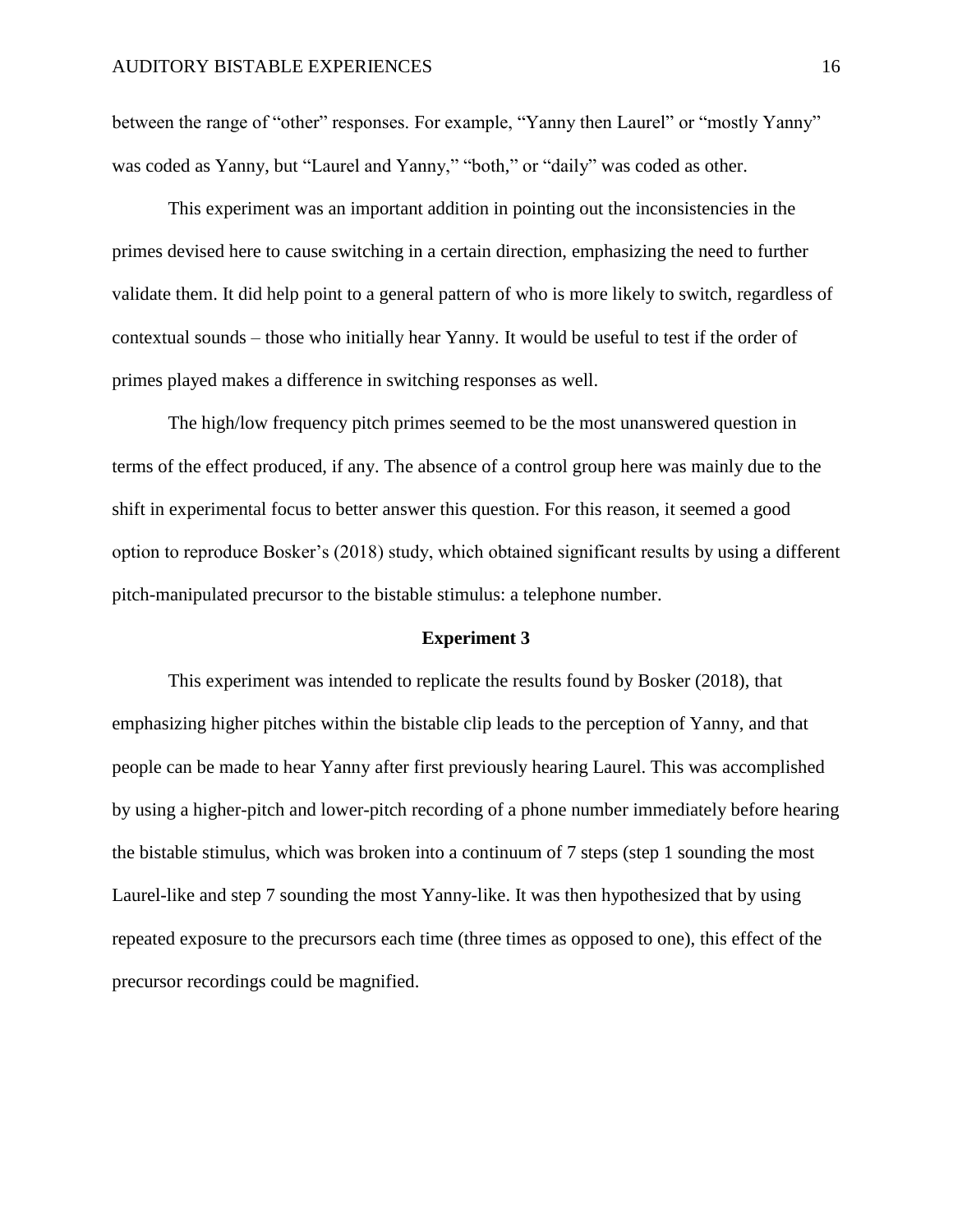### **Method**

**Participants.** The participants of this study were 54 students in perceptual psychology classes at Ramapo College, in a convenience sample. One class of 30 students constituted the first experimental condition, and one participant was excluded due to irrelevant responses, leaving 29 total participants in group 1. Another class of 25 students made up the second experimental condition, group 2. The experiments were again run at the beginning of each class.

**Research Design.** Both experimental groups had the same design, with the only difference being the repeated precursor in the second group. The 7 steps of the continuum were paired with both the high-pitch precursor and the low-pitch precursor, leading to a total of 14 experimental clips. This was repeated three times in random order, leading to 42 distinct responses.

**Measures.** The dependent measure was the self-reported word heard for all three trials of the 14 clips.

**Procedure.** The participants were told as a class they would be participating in a senior psychology student's research study, and were then given informed consent forms to fill out. The reporting sheets were distributed, and then brief instructions of the experiment were given. They were told they would hear a series of recordings, in which a telephone number would be paired with a word, and to write down the final word they heard each time. In the first class, the lowpitch phone number was played once preceding each of the 7 steps on the Laurel/Yanny continuum, and the high-pitch phone number was played once preceding each step. These 14 responses constituted one trial, and three trials were given (the order of the steps was manually randomized before the experiment). In the second condition, the same procedure took place with the only difference being that the precursor phone number was played three times in a row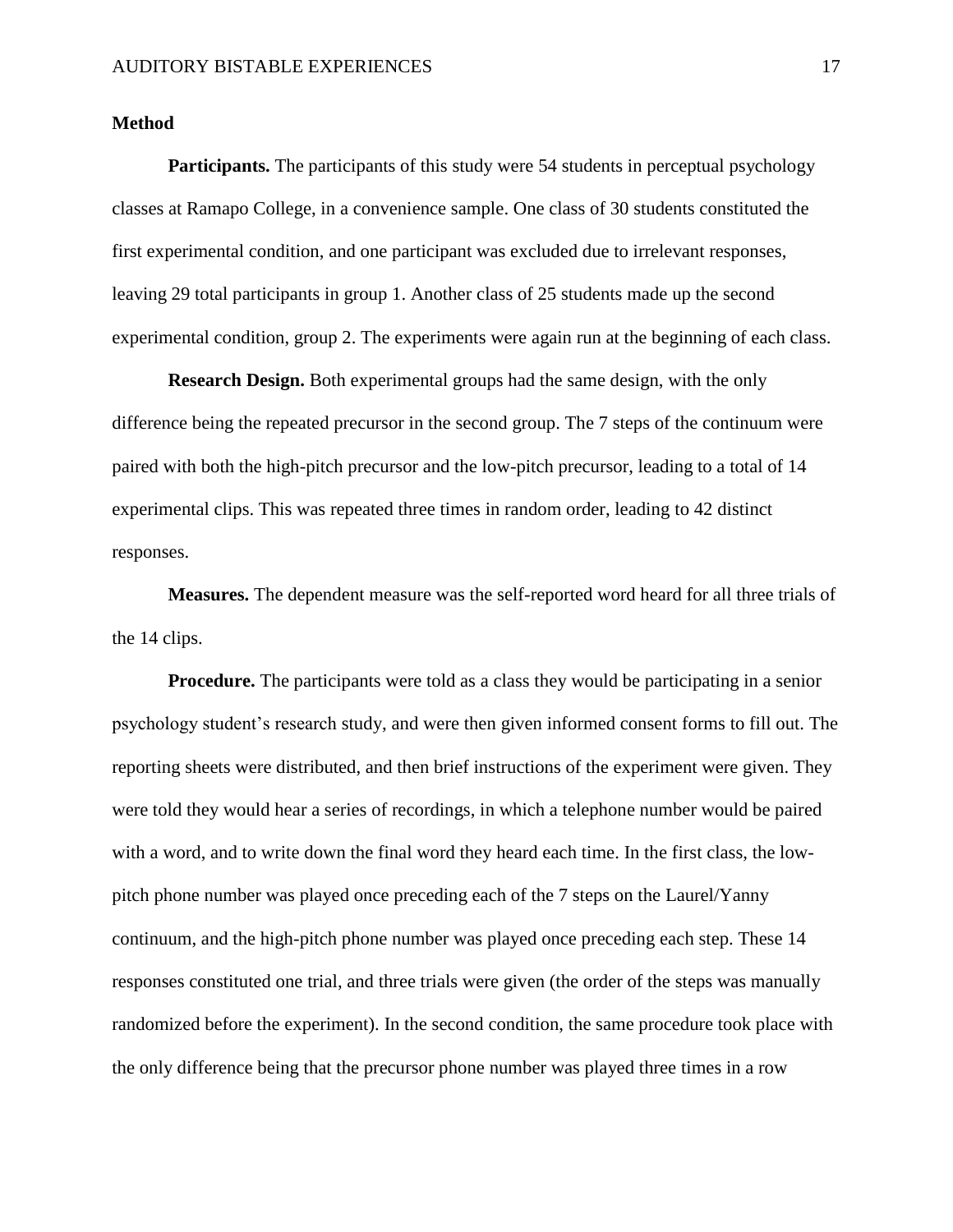preceding each Laurel/Yanny recording. After the experiment concluded, the class was asked if anyone had not heard the illusion before, and were debriefed on the purpose of the study.

#### **Results**

First, he results of each condition are displayed as a separate line graph (Figs. 4 and 5). The slope of the line represents the effect of the continuum steps, going from the the lower pitches of the bistable clip emphasizes to the higher pitches emphasized. For both conditions, the total percentage of Yanny results for each step, both for the high and low precursors, was plotted as a point. The lower-pitch precursor produced more Yanny results in a majority of the steps in the first condition, and consistently in the second condition. For the low-pass graph, step 6 had a significant outlier from one trial disrupting the otherwise consistent positive trend of the results. For statistical analysis, a paired-sample t-test was conducted to compare the average results of each class between the low- and high-pitch precursor for each of the 7 steps, using a .05 alpha level. For the 1x condition, no significant effect on Yanny responses was found between the precursors (t(6) = .72, p = .25). For the 3x condition, there was a significant difference between the number of Yanny responses from the low and high precursors (t(6) = 2.63, p = .01).

Then, a second set of line graphs represent the results of each precursor, with both conditions represented on a single graph. These compare the high-pitch precursor for both conditions, and the low-pitch precursors for both conditions (Figs. 6 and 7). These results show that the 3-times repeated precursor condition produced significantly fewer Yanny results than the single precursor condition, contrary to the hypothesis. A paired-sample t-test indicated significant differences in Yanny responses for the low precursor between the 1x and 3x repetition,  $(t(6) = 2.07, p = .04)$ , and significance for the high precursor between the two groups  $(t(6) = 1.96, p = .04)$ .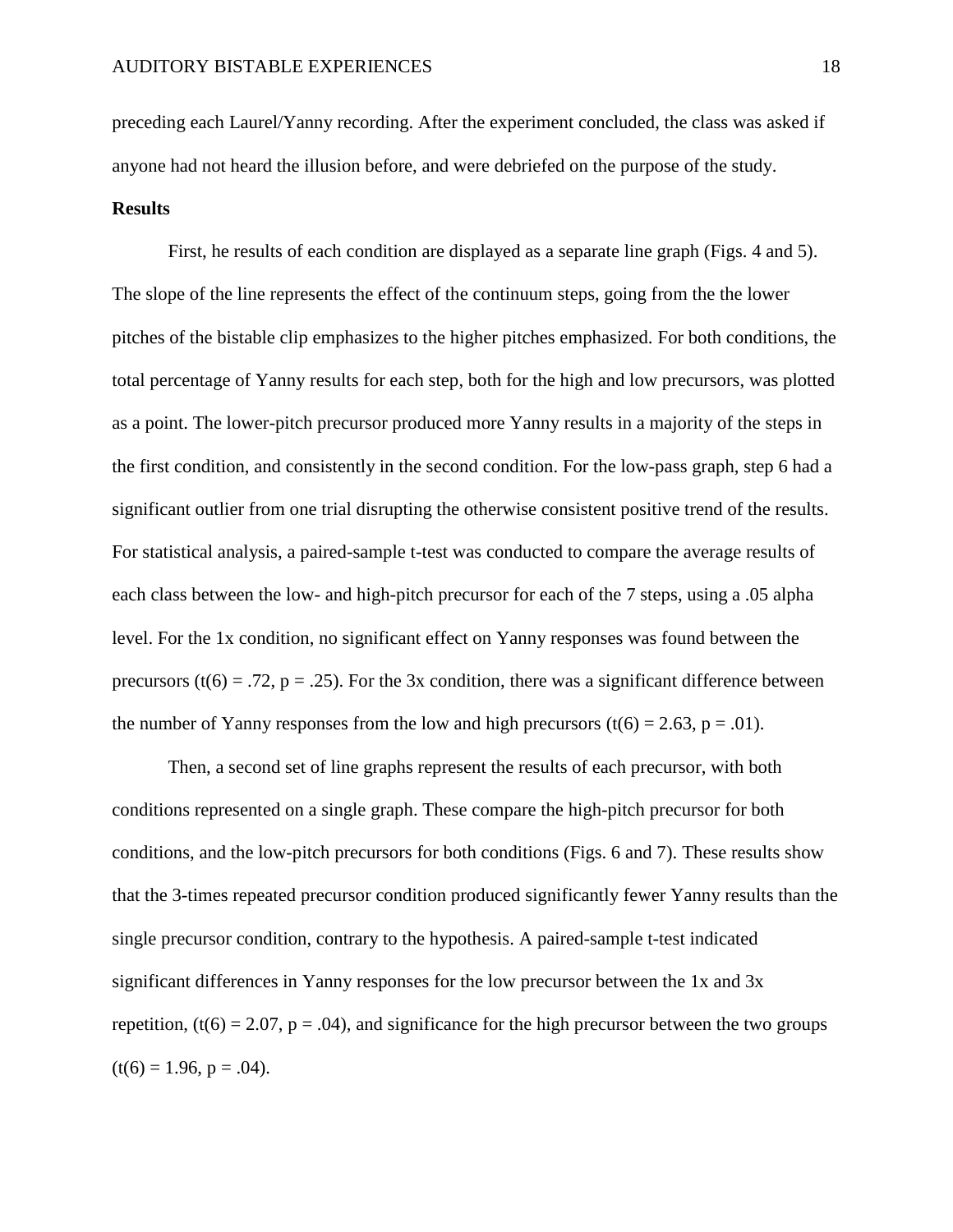Overall, 40.7% of all participants were perceptually stable, reporting the same word over 90% of the time. In group 1, 44% of participants were stable in hearing Laurel, and 4% were stable in hearing Yanny. In group 2, 34.5% of participants heard Laurel consistently.

# **Discussion**

One difference between these results and Bosker's (2018) is that the percentage of Yanny responses does not increase with each step, except for the low-pass precursor in Condition 2. However, the more pertinent variables to this study was the effect of the precursor, and if repeated exposure to the precursors would amplify the results. The effect of the low and highpitch precursors was not replicated in the 1x condition, though playing the precursor once preceding each step was effective in the original results (Bosker, 2018). By repeating the precursors three times before each continuum step, we were able to achieve the significant results of the two precursor's differential effects, with the low-pitch precursor producing more Yanny responses.

It seems likely that there was experimenter error while administering the experiment in the first group. The clips may have been played in a different order than was recorded as played, and this would explain the lack of steady increase of Yanny as the steps get higher. In group 1, the data had two most noticeable outliers of Yanny responses in the last trial for step 1with the low-pitch precursor and step 6 with the high-pitch precursor. Thus, it seems plausible that these two may have been switched in the data recording, because the graph would otherwise follow a trend consistent with group 2. This change would make the difference between precursors in group 1 significant, but would make the difference between the two groups for the low precursor no longer significant. This cannot be confirmed, but it is a compelling explanation. I would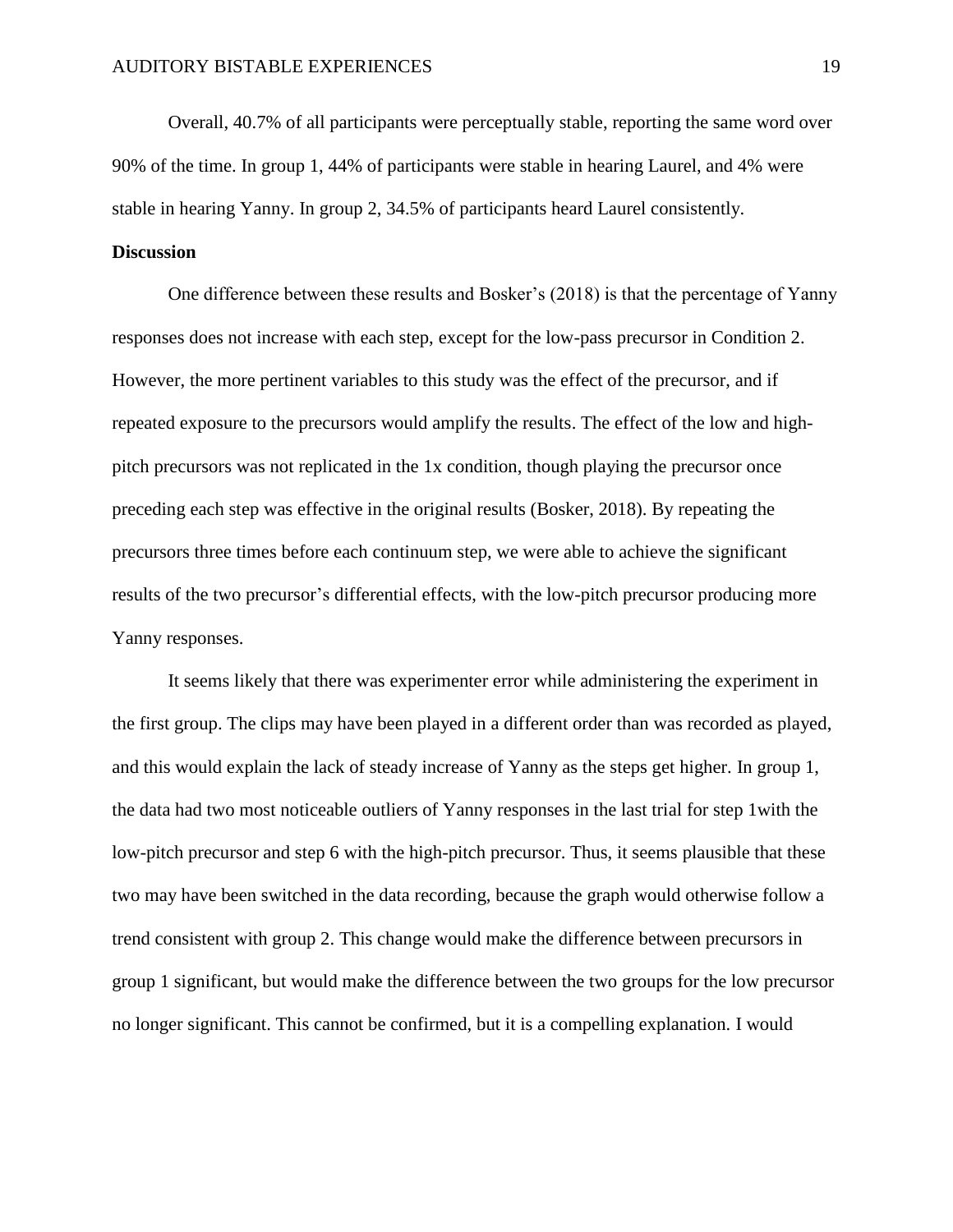repeat the study if the research could be extended to eliminate this concern, and to test the reliability of the materials.

Repeated exposure to the precursor did produce a significant effect compared to playing it once, but in the opposite direction as predicted. Instead of repeated precursor exposure leading to greater Yanny responses, it led to fewer. A potential explanation is the process of habituation, in which a perceptual response diminished after repeated exposure to a stimulus. It is an explanation similar to why playing higher frequencies associated with Yanny is not as effective to induce hearing Yanny than using the frequencies associated with the opposite word.

Another major difference between this experiment and the one it was modeled after was that the percentage of Yanny results by step 7 only got to around 50% for each condition, compared to the Bosker (2018) study which found about 90% Yanny responses for step 7. This could be due to chance and that the smaller sample size used here had so many consistent Laurelhearers, or other environmental factors. These overall different effects of the continuum steps from Bosker (2018) does not exclude the importance of the effect of the precursor. In addition, the Bosker study utilized five trials compared to the three used here, and there were almost 10 times more participants in that study. This means that the scores Bosker found would have averaged out the total percentages, while the results here are subject to more fluctuation and influence of individual responses.

Another key difference to help account for the differences between the current experiment and Bosker (2018) is the portion of participants who were perceptually stable. These are the people who heard the same word more than 90% of the time and were not affected by any of the experiment's manipulations. Almost double the proportion of participants were perceptually consistent in this study as in the original Bosker study, which found about 20%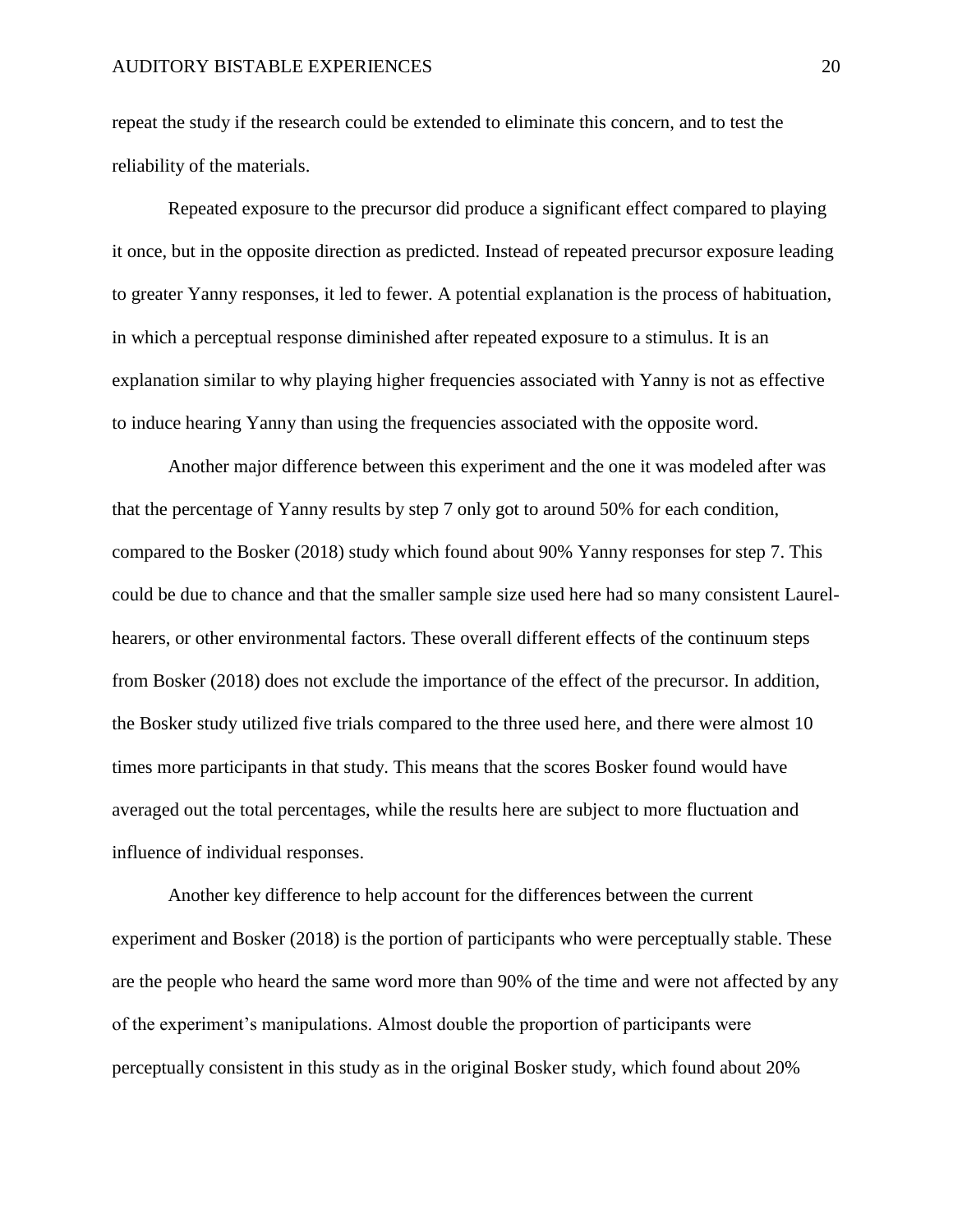stability. In addition, these people almost all were stable in hearing Laurel, rather than Yanny. This is consistent with our previous findings that those who hear Laurel are less likely to have freely bistable perception.

Bosker (2018) used the theory of neuronal adaptation to explain why the low-pitch precursor led to increased reports of Yanny, which is associated with the higher frequencies of the original bistable recording. It is still just a theory, though, so it is not impossible that this concept was simply applied to his results after the fact, as an explanation of hearing the word opposite the pitch priming. In the same way, this theory could tentatively explain the significance change caused by the 3x repeated precursor priming in this study.

It is an interesting question why the use of targeted frequencies as priming stimuli was successful here, but less so in Experiment 1. The use of the phone number as the precursor was perhaps a better low-level prime than the straight tone that was used in Experiment 1. The linguistic, human voice aspect could have made it more effective in altering perception. This would help explain the relative lack of success seen with the frequency prime used in our first study, opposed to the precursors here that are filtered to emphasize lower or higher frequencies.

**Limitations.** One limitation of the current study is the potential participant differences in choosing perceptual psychology students as opposed to introductory students. It is possible that having more experience in the subject could influence results, though it is likely not major. All of the students in this experiment responded that they had heard the bistable stimulus before, and this is a significant change from the Intro students who were more split with their prior experience. This would be useful to compare in a future study. The same group ecological effects as Experiment 2, such as peer influence and other distractions, were a possible limitation as well.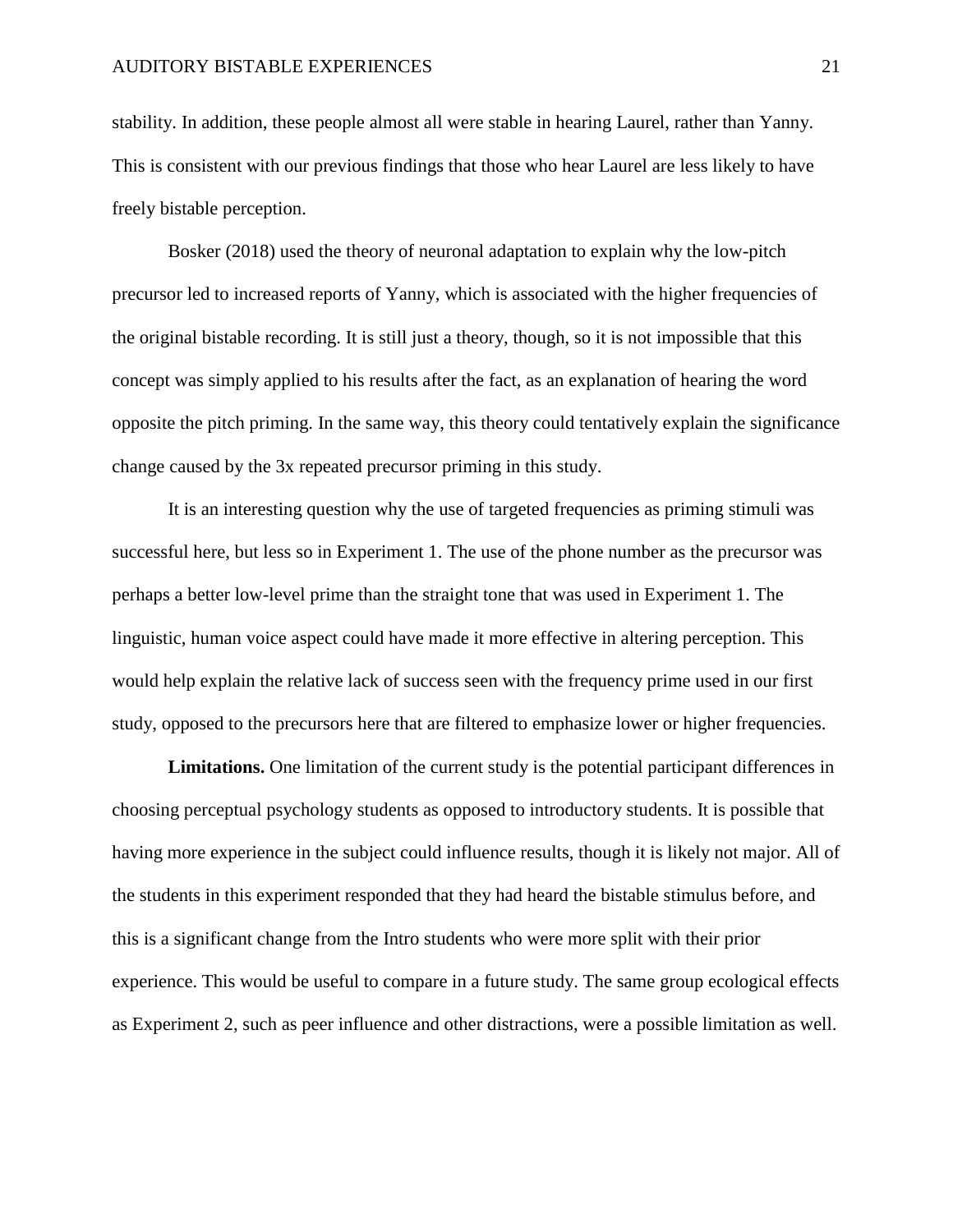It should also be noted that the two groups were tested in different classrooms, though they both had the same speaker equipment (two wall-mounted JBL Control 25 speakers). There is a chance that there was a difference in volume or acoustics of the different rooms. This should be controlled in a future replication.

Future research would address the specific procedural differences between this study and Bosker's (2018). A larger quantity and variety of non-psychology students should be sampled and assigned randomly to address any participant differences. It would be interesting to see if the results would mirror the original ones more if the test was administered online, without control of the speakers and headphone use of participants as it was done in the Bosker study. The trials were also not fully randomized, just the order of the continuum steps were. The same low or high pitch precursor was played seven times in a row, and whether the next 7 would be high or low was randomly picked until three trials were completed. More trials could also make a difference in averaging out responses.

## **Conclusions**

The Laurel/Yanny illusion has been shown to be a phenomenon comparable to a number of visual bistable images like the spinning dancer and old/young woman illusions, because it has been shown that switching does occur in the short term – though it is not the majority of listeners. The results of these experiments point to an ability to change what we perceive as a result of a simple short-term contextual change. It also seems likely that by repeating these studies with more participants and addressing experimenter, selection, and ecological limitations, a better trend could be created revealing differences in experience.

One area that this study did not go into depth in was the role of attention on auditory perception. In the visual domain, this has been a frequently observed phenomenon in regard to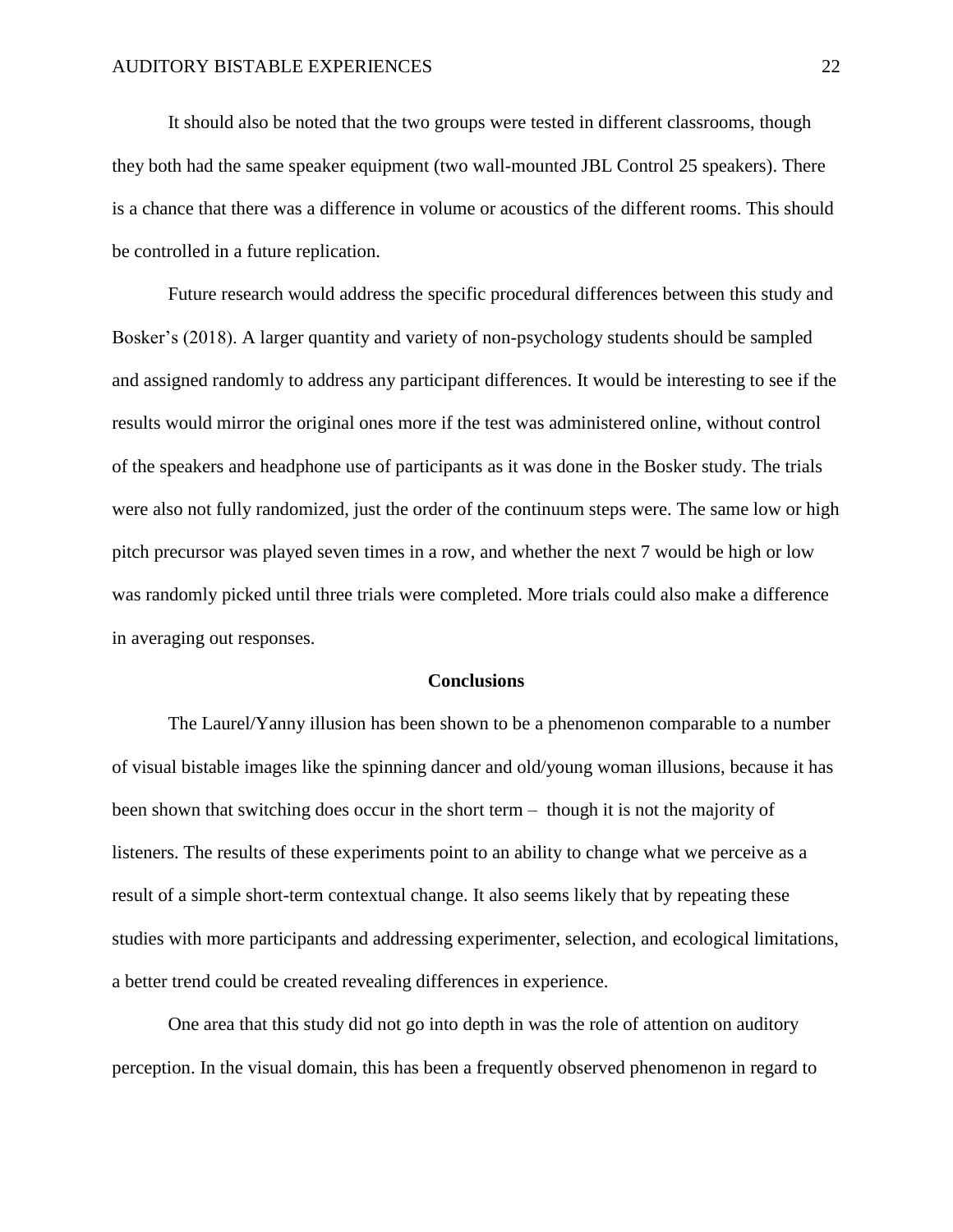optical illusions (Ward & Scholl, 2015; Dieter, Brascamp, Tadin, & Blake, 2016). What we attend to is a major part of these bistable experiences. It is clear that internally, by masking certain frequencies so that we attend to others, we are more likely to hear one word over the other. Externally, there are a wider variety of factors that contribute to our perceptions, many of which are not easily controlled in experimental conditions.

The different findings of the present study are consistent with findings on the importance of individual differences in multistable perception (Denham, et al., 2014). For most of our participants, there may have been a stable characteristic of their perception that prevented the switching based on what was initially heard. Mongoven and Carbon (2017) noted the influence of the experience and education of individuals that may have led to some differences between perceptions of specific components of music. Since having musical training played a role in their study, this could help explain the variation between individual participants in tests of bistable stimuli, including the auditory Laurel/Yanny stimulus used here.

There could also be a range of other priming stimuli that could bias perception, not just sounds. The McGurk effect shows that competing auditory and visual information interact and can produce entirely new perceptions. The visual information of lips mouthing "ga" and audio information of the sound "ba" leads people to perceive the syllable "da" (McGurk & MacDonald, 1976). It has also been shown that cross-modal perception can greatly influence the perception in a single domain (Shinohara, Yamauchi, Kawahara, & Tanaka, 2016). They found that sound can have symbolic meaning, and can be expressed as shapes and dynamic movement as well. More round, flowing movement of lines is associated with softer sounds and words opening with vowels, while angular, sharp moving lines are associated with harsher consonant sounds.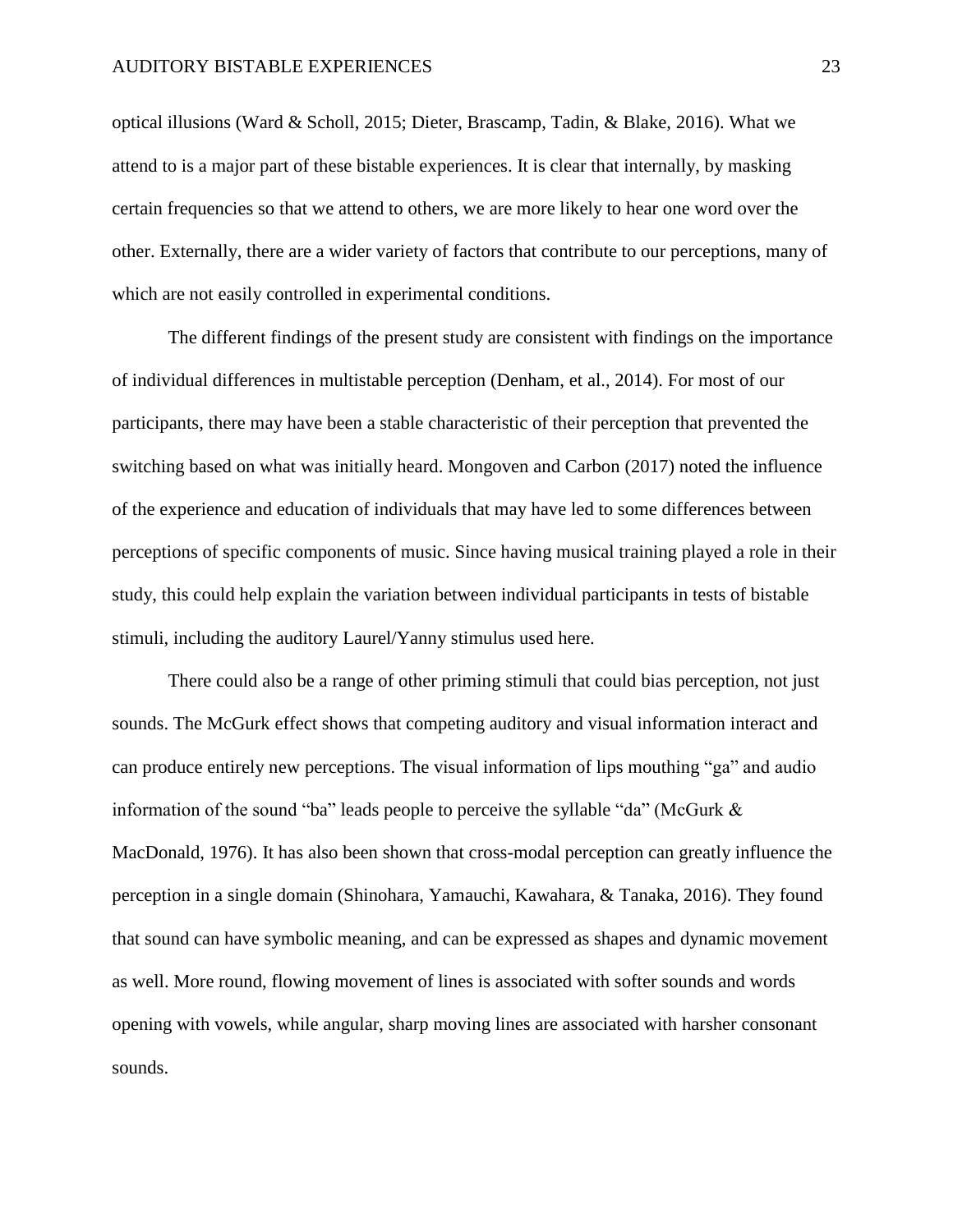This research began with a hunch that there was more to the Laurel/Yanny illusion than just individual differences in hearing. Much of the debate surrounding the viral clip was, like with "the dress," how unwavering people's opinions were about what they perceived. This was largely an attempt to dismantle that assumption. We sought to explore how our hearing can be manipulated by outside sounds through high and low-level processing, and this confirmed the initial hunch as correct, though refinement is certainly needed.

There are things that can be done in the future to show greater success in the manipulations used, but there are a variety of other manipulations that could be explored. It is possible that higher, cognitive processes could play a more significant role, so a study just testing different ways to make someone think of the word laurel or Yanny might be enlightening. As for lower level auditory processing, this research has given a new lens through which to examine neuronal adaptation and habituation. There is no reason that a binary should exist such that neural processing and higher-order cognition cannot play interacting roles in multistable auditory perception, and that interplay should be the focus moving forward.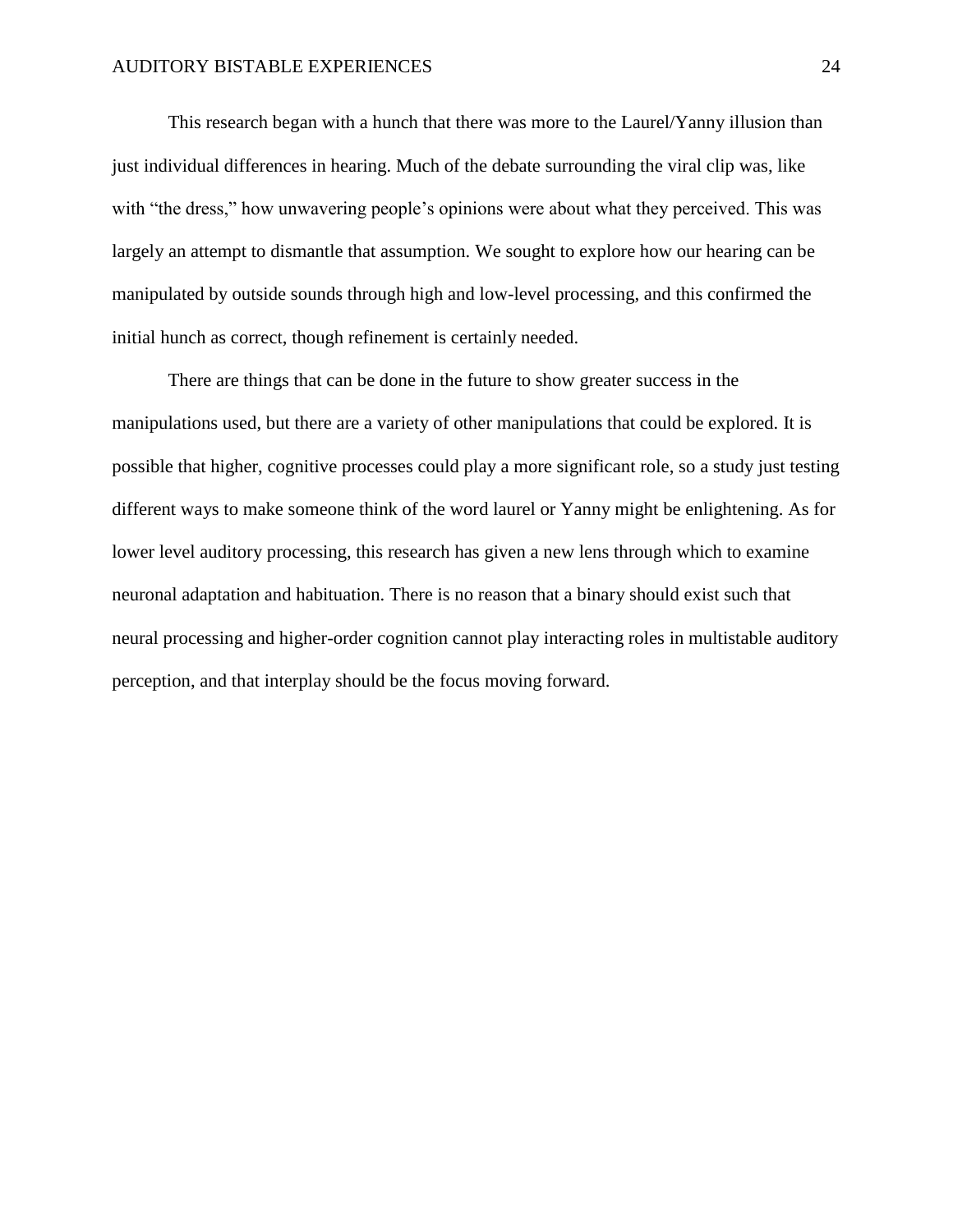#### References

- Bosker, H. R. (2018). Putting Laurel and Yanny in context. *The Journal of the Acoustical Society of America*, *144*(6). doi:10.1121/1.5070144
- Denham, S., Bõhm, T. M., Bendixen, A., Szalárdy, O., Kocsis, Z., Mill, R., & Winkler, I. (2014). Stable individual characteristics in the perception of multiple embedded patterns in multistable auditory stimuli. *Frontiers in Neuroscience, 8*. doi:10.3389/fnins.2014.00025
- Deutsch, D. (1987). The tritone paradox: Effects of spectral variables. *Perception & Psychophysics, 41*(6), 563–575. https://doi.org/10.3758/BF03210490
- Dieter, K. C., Brascamp, J., Tadin, D., & Blake, R. (2016). Does visual attention drive the dynamics of bistable perception? *Attention, Perception, & Psychophysics,78*(7), 1861- 1873. doi:10.3758/s13414-016-1143-2
- Holt, L. L. (2006). The mean matters: Effects of statistically defined nonspeech spectral distributions on speech categorization. *The Journal of the Acoustical Society of America, 120*(5), 2801-2817. doi:10.1121/1.2354071
- McGurk, H., & MacDonald, J. (1976). Hearing lips and seeing voices. *Nature, 264*(5588), 746- 748. doi:10.1038/264746a0
- Mongoven, C., & Carbon, C.-C. (2017). Acoustic Gestalt: On the perceptibility of melodic symmetry. *Musicae Scientiae, 21*(1), 41–59. https://doi.org/10.1177/1029864916637116
- Pressnitzer, D., & Hupé, J. M. (2005). Is auditory streaming a bistable percept? *Acta Acustica united with Acustica, 91*(S1), S102.
- Rankin, J., Sussman, E., & Rinzel, J. (2015). Neuromechanistic Model of Auditory Bistability. *PLOS Computational Biology,11*(11). doi:10.1371/journal.pcbi.1004555

Wallisch, P. (2017). Illumination assumptions account for individual differences in the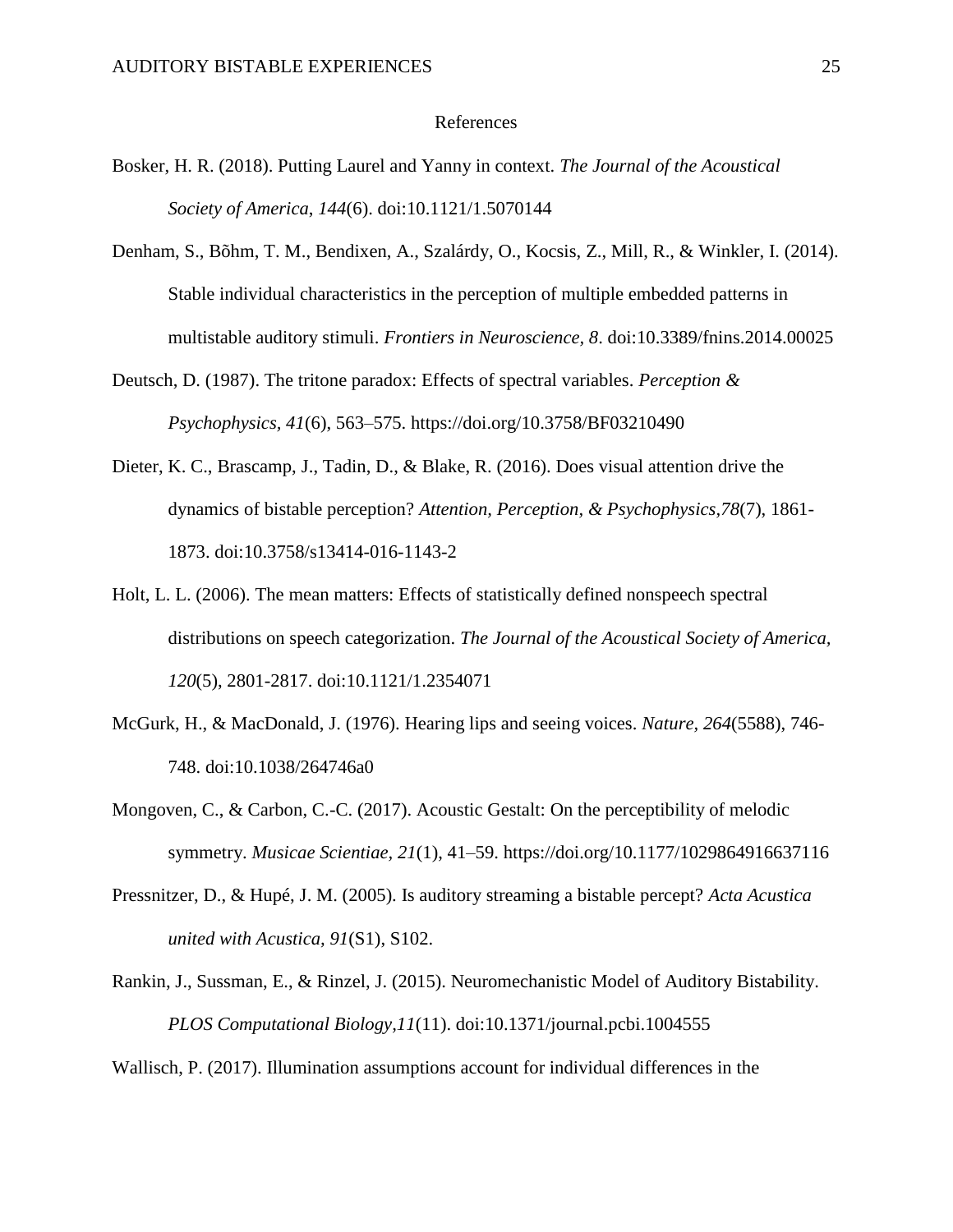perceptual interpretation of a profoundly ambiguous stimulus in the color domain: "The dress." *Journal of Vision, 17*(4). https://doi.org/10.1167/17.4.5

Ward, E. J., & Scholl, B. J. (2015). Stochastic or systematic? Seemingly random perceptual switching in bistable events triggered by transient unconscious cues. *Journal of Experimental Psychology: Human Perception and Performance, 41*(4), 929–939. https://doi.org/10.1037/a0038709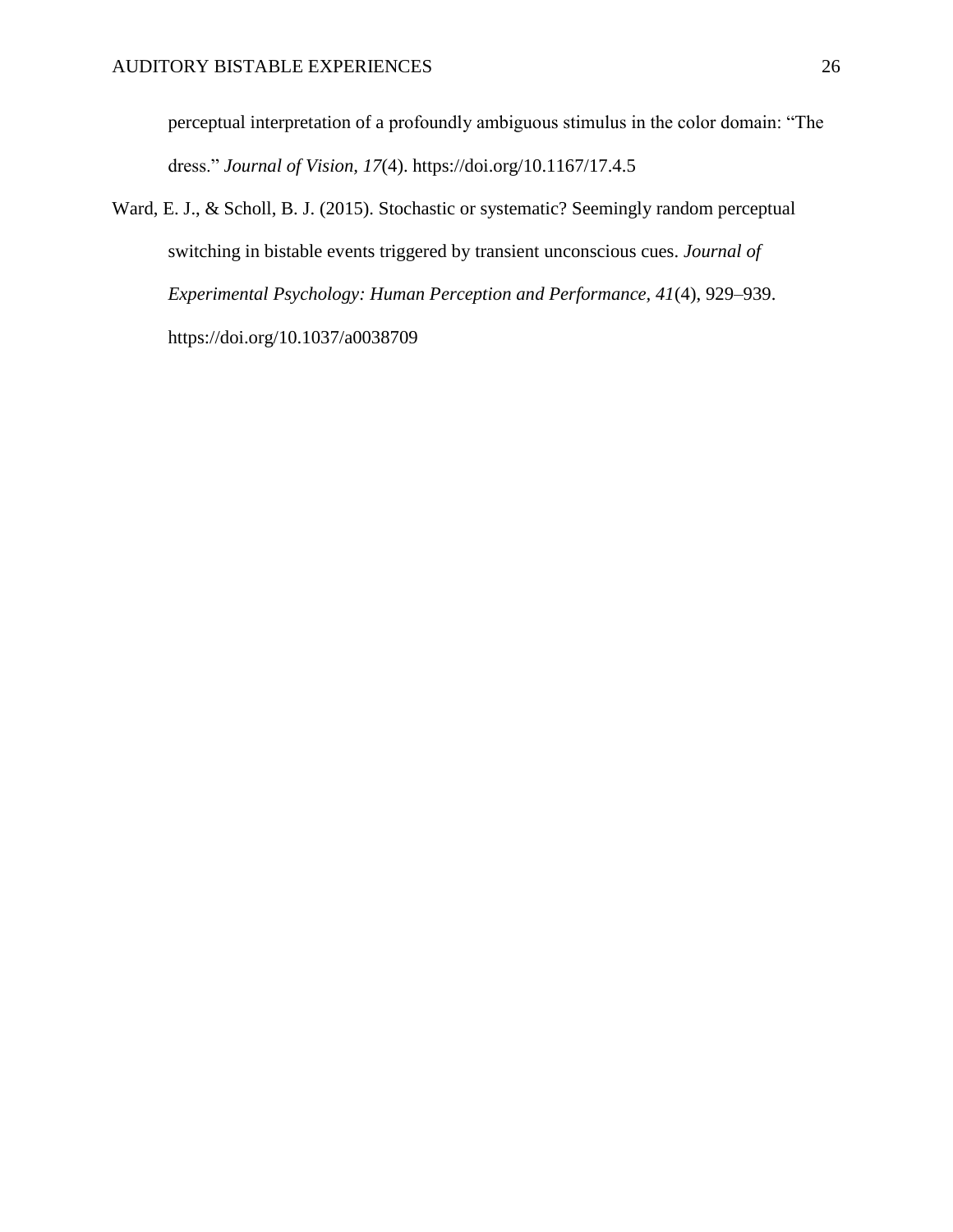



and relatively faint higher frequencies.

the higher frequencies. Those higher frequencies may have led to confusion over whether the word was Laurel or Yanny.

similar pattern of strong high frequencies.

The spectrogram was created by merging clips of the voice saying "Yangtze" and "uncanny."

*Figure 1*. Spectrogram mapping the frequencies associated with the illusion, published by the

New York Times (2018).

 $\cdot$  3

 $\cdot$  2

 $-1$ 

 $\cdot$  0

Frequency, in kilohertz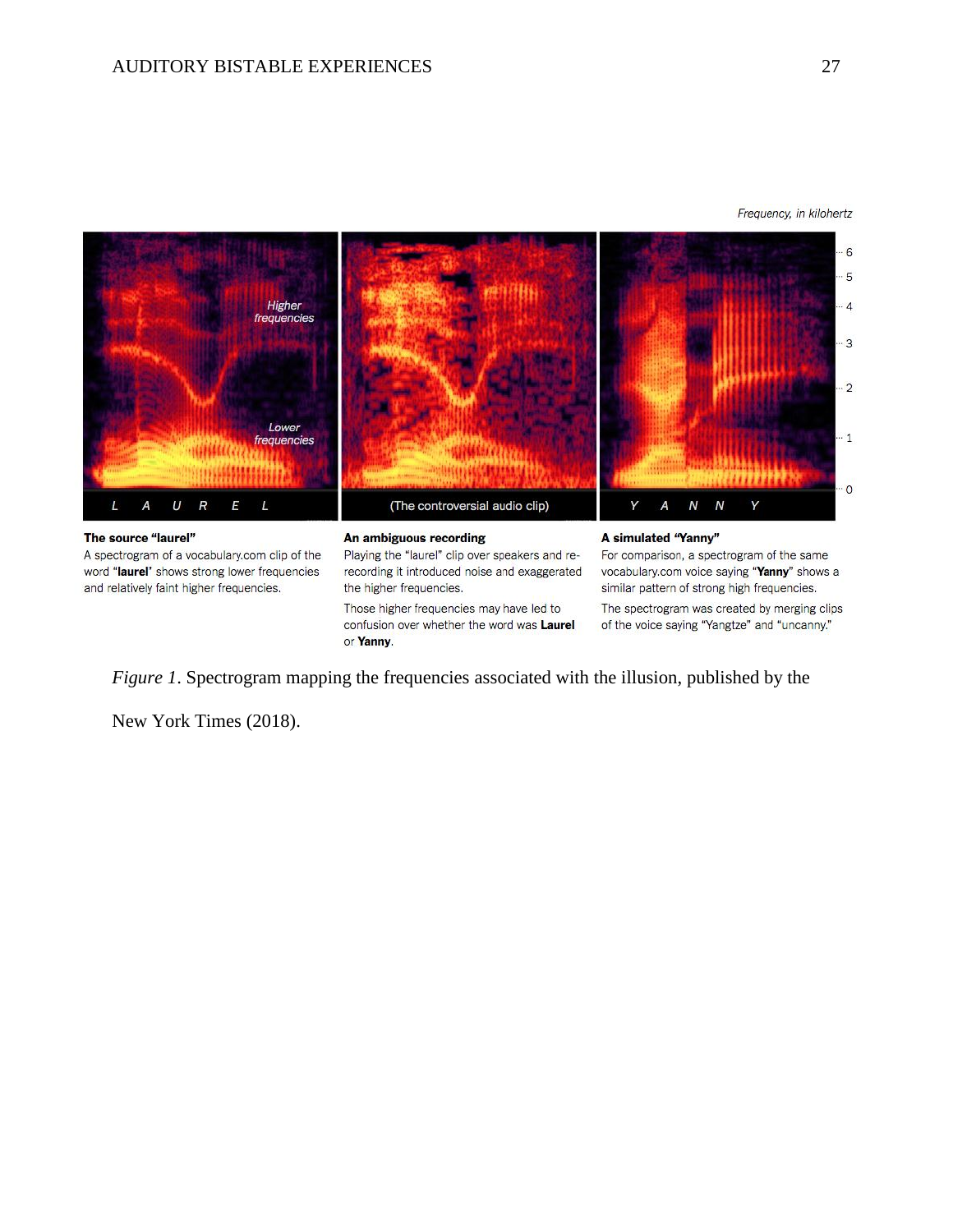

*Figure 2.* Sequence of Experiment 1 for each participant.



*Figure 3.* Sequence of Experiment 2.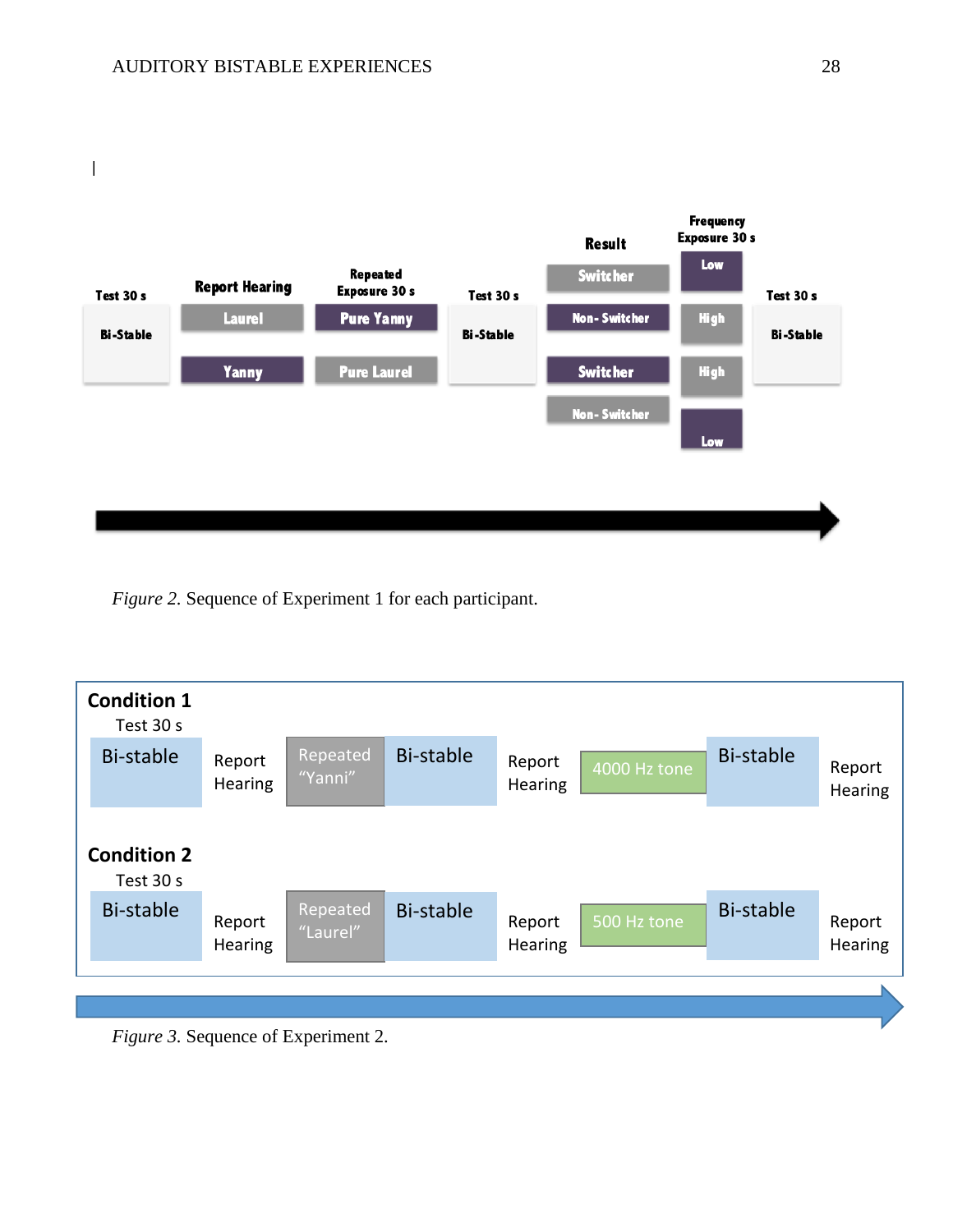Condition 1 sequence was heard by the whole first group, and Condition 2 was heard by the whole second group.



*Figure 4.* Experiment 3, condition 1, showing results of both pitched precursors within the first experimental group.

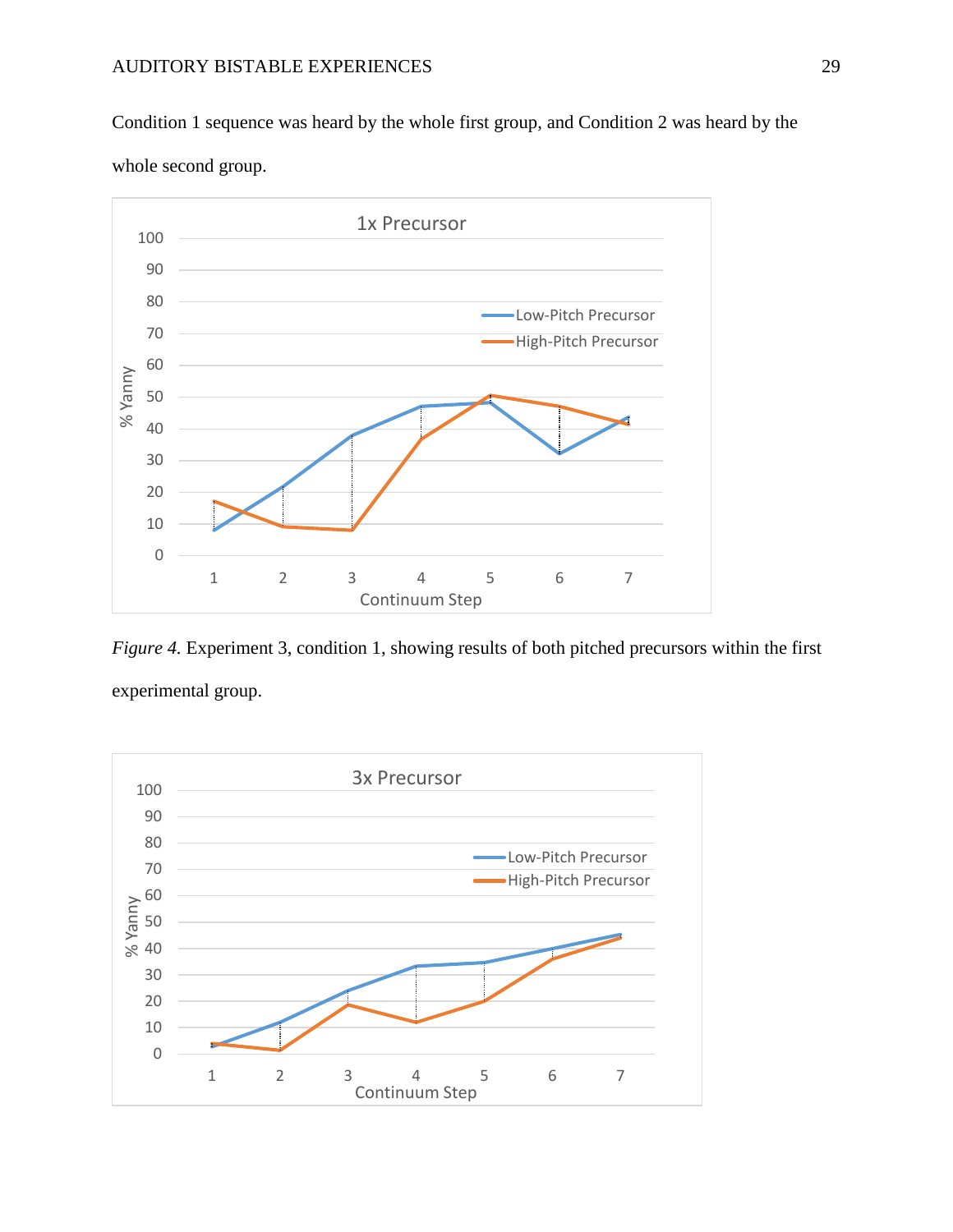*Figure 5.* Experiment 3, condition 2, showing results of both pitched precursors within the second experimental group.



*Figure* 6. Experiment 3, comparing the effects of low-pass precursor between experimental

groups.